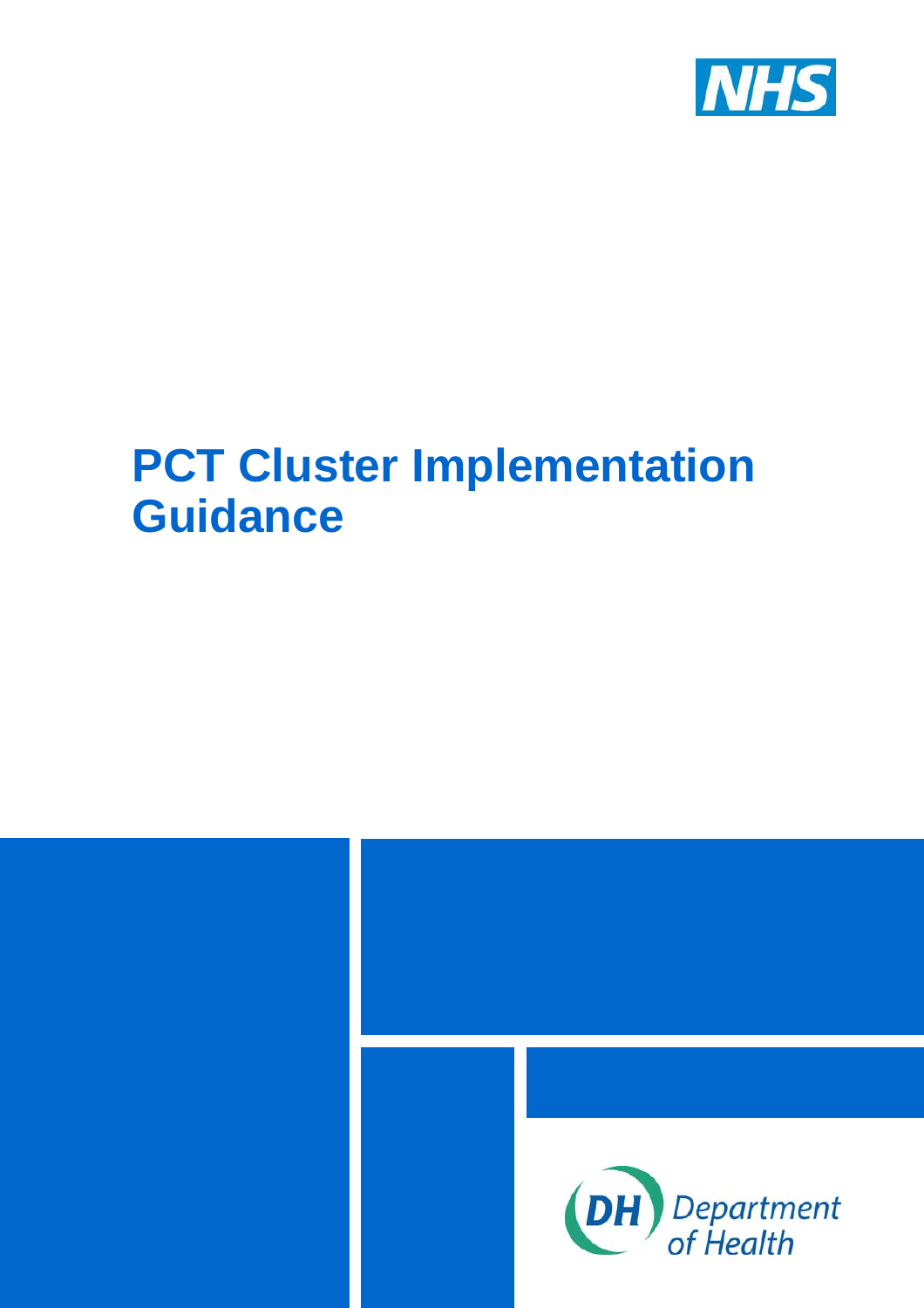| DH INFORMATION READER BOX                            |                                                                                                                                                                                                                                                                                                     |  |  |
|------------------------------------------------------|-----------------------------------------------------------------------------------------------------------------------------------------------------------------------------------------------------------------------------------------------------------------------------------------------------|--|--|
| Policy                                               | <b>Estates</b>                                                                                                                                                                                                                                                                                      |  |  |
| HR / Workforce                                       | Commissioning                                                                                                                                                                                                                                                                                       |  |  |
| Management                                           | IM & T                                                                                                                                                                                                                                                                                              |  |  |
| Planning /                                           | Finance                                                                                                                                                                                                                                                                                             |  |  |
| Clinical                                             | Social Care / Partnership Working                                                                                                                                                                                                                                                                   |  |  |
|                                                      |                                                                                                                                                                                                                                                                                                     |  |  |
| <b>Document Purpose</b>                              | <b>Best Practice Guidance</b>                                                                                                                                                                                                                                                                       |  |  |
| <b>Gateway Reference</b>                             | 15520                                                                                                                                                                                                                                                                                               |  |  |
| <b>Title</b>                                         | PCT Cluster Implementation Guidance                                                                                                                                                                                                                                                                 |  |  |
| <b>Author</b>                                        | Improvement and Efficiency Directorate                                                                                                                                                                                                                                                              |  |  |
| <b>Publication Date</b>                              | 31 Jan 2011                                                                                                                                                                                                                                                                                         |  |  |
| <b>Target Audience</b>                               | PCT CEs, NHS Trust CEs, SHA CEs, Care Trust CEs, Foundation Trust CEs<br>Medical Directors, Directors of PH, Directors of Nursing, Local Authority CEs,<br>PCT Chairs, NHS Trust Board Chairs, Special HA CEs, Directors of HR,<br>Directors of Finance, Communications Leads, Emergency Care Leads |  |  |
| <b>Circulation List</b>                              |                                                                                                                                                                                                                                                                                                     |  |  |
| <b>Description</b>                                   | This publication provides guidance to the NHS on the creation of PCT<br>clusters, as announced in 2011/12 Operating Framework and outlines the<br>process of consolidating management capacity, with single executive teams<br>each managing a cluster of PCTs.                                     |  |  |
| <b>Cross Ref</b>                                     | The Operating Framework for the NHS in England 2011/12, Liberating the<br>NHS: Legislative framework and next steps                                                                                                                                                                                 |  |  |
| <b>Superseded Docs</b>                               |                                                                                                                                                                                                                                                                                                     |  |  |
| <b>Action Required</b>                               | N/A                                                                                                                                                                                                                                                                                                 |  |  |
| Timing                                               | N/A                                                                                                                                                                                                                                                                                                 |  |  |
| <b>Contact Details</b><br><b>For Recipient's Use</b> | Improvement and Efficiency Directorate<br>Department of Health<br>Richmond House<br>79 Whitehall<br>London<br>SW <sub>1</sub> A 2NS<br>020 7210 4850                                                                                                                                                |  |  |
|                                                      |                                                                                                                                                                                                                                                                                                     |  |  |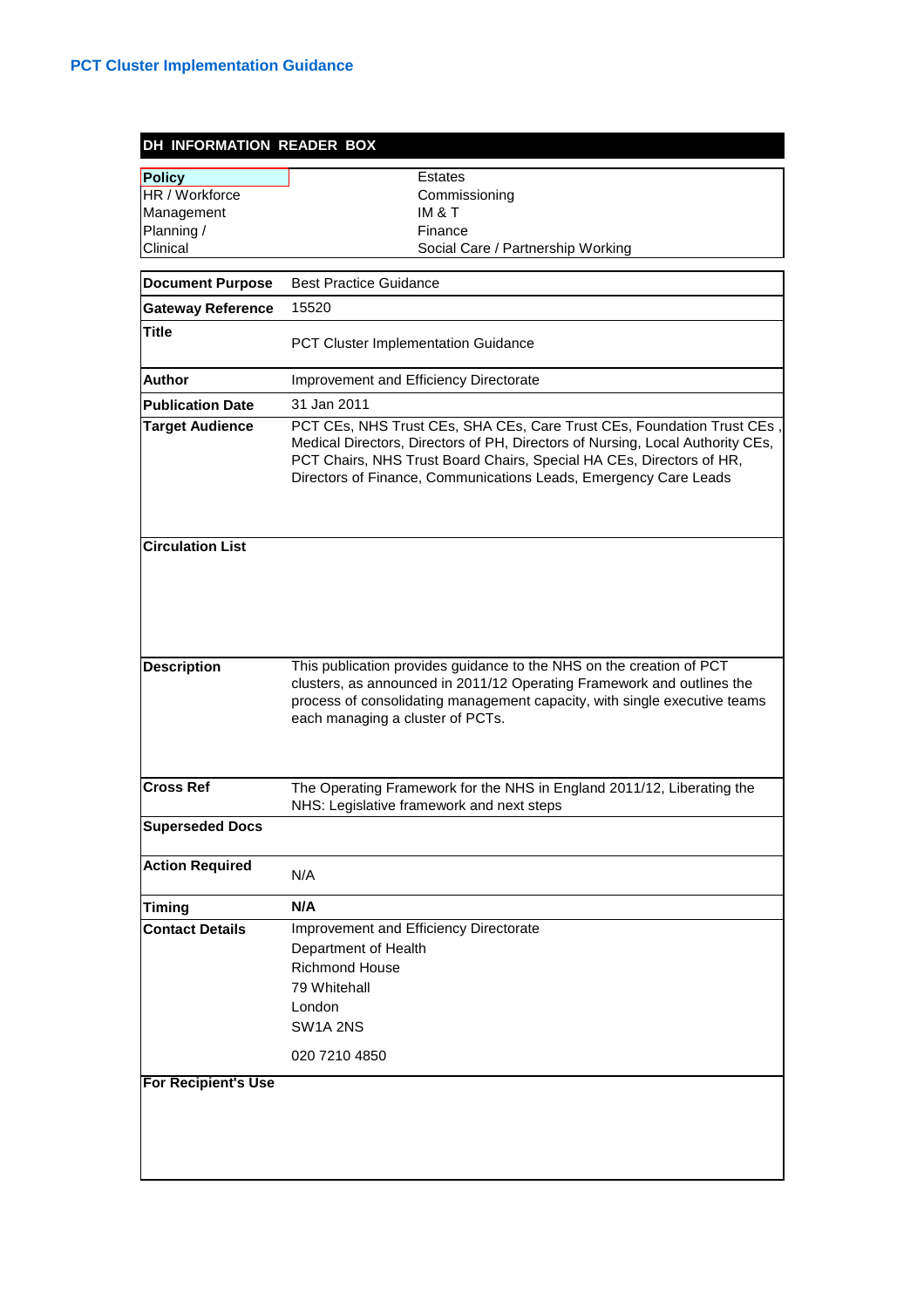# **PCT Cluster Implementation Guidance**

**Prepared by Improvement and Efficiency Directorate** 

© Crown copyright 2011 First published 31 January 2011 Published to DH website, in electronic PDF format only. <http://www.dh.gov.uk/publications>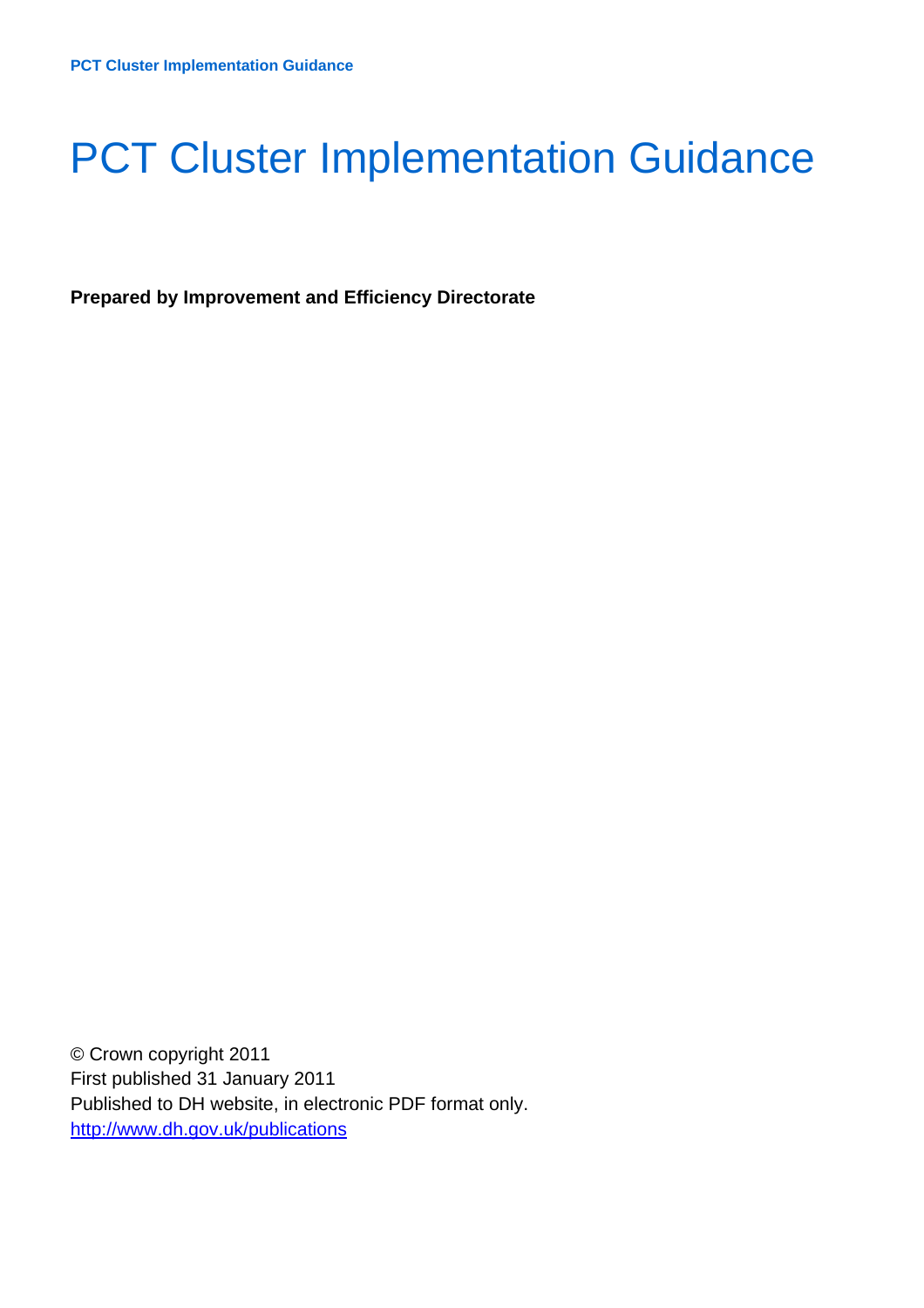# **Contents**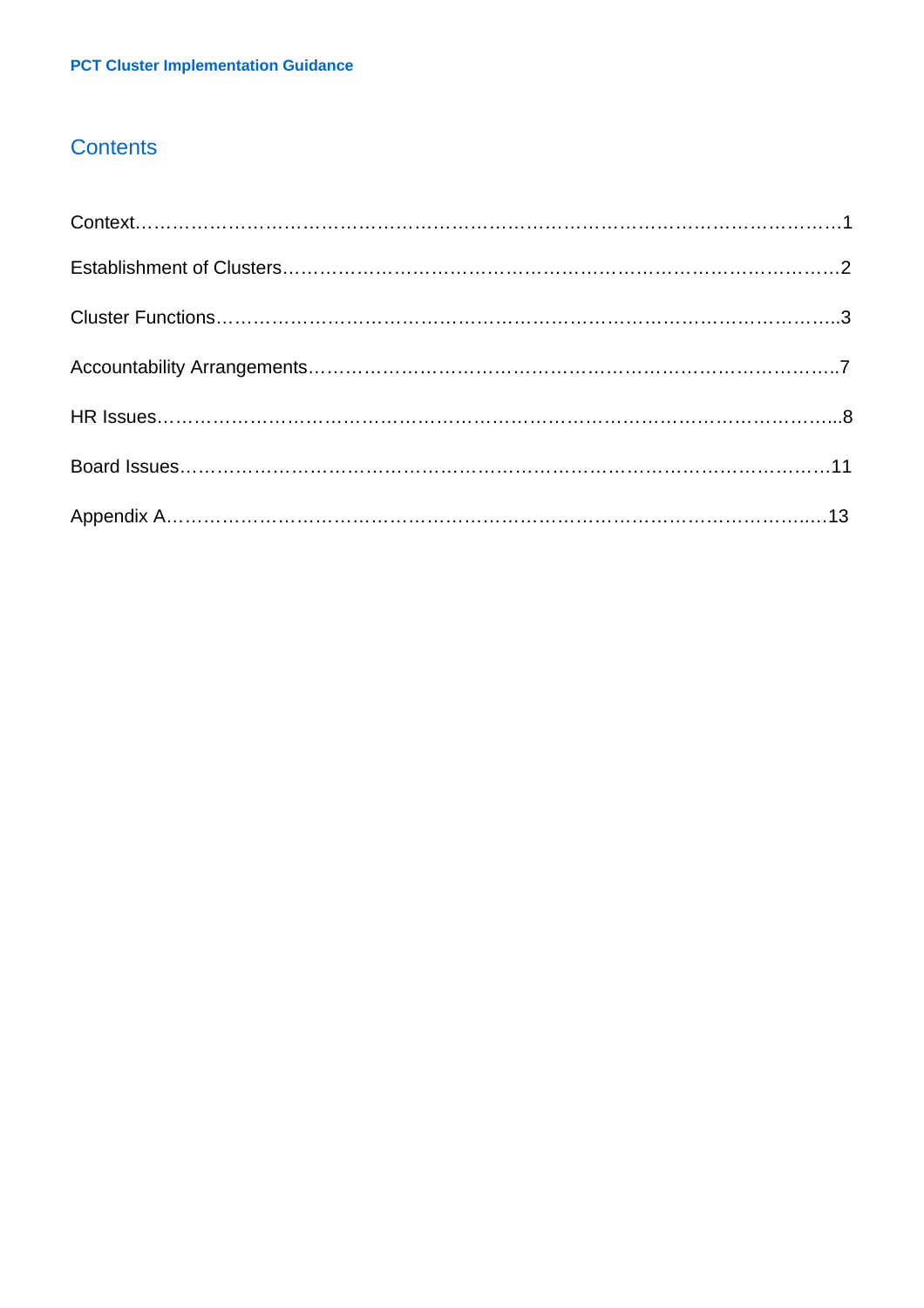# **Context**

- 1. The 2011/12 Operating Framework describes the next stage in managing today's challenges and the creation of the new NHS. It sets out the conclusion that it will not be possible to retain effective management capacity in all PCTs until their abolition in 2013, presenting unacceptable risks to quality and financial management. In response, current PCTs will be retained as statutory organisations, in order not to add further to disruption from reorganisation, but there will be consolidation of management capacity, with single executive teams each managing a cluster of PCTs. These new clusters are not statutory bodies, nor are they permanent features of the landscape, but they are necessary to sustain PCT capability and enable the creation of the new system.
- 2. The creation of clusters is intended to:
	- Sustain management capacity, and a clear line of accountability, providing greater security for the delivery of current PCT functions in terms of statutory duties, quality, finance, performance, QIPP and NHS Constitution requirements through to March 2013;
	- Provide space for developing GP Commissioning Consortia to operate effectively;
	- Provide a basis for the development of commissioning support arrangements, allowing current commissioners and new entrants to develop a range of commissioning support solutions from which consortia and the NHS Commissioning Board can secure expert support;
	- Similarly, provide space for new arrangements with Local Authorities, and particularly Health and Wellbeing Boards to develop;
	- Provide a mechanism to enable high quality NHS staff to move to new roles in consortia, commissioning support arrangements and the NHS Commissioning Board, including minimising unnecessary redundancy costs;
	- Support the provider reform element of the transition particularly in terms of ensuring progress with the FT pipeline through commissioning plans.
- 3. This implementation guidance sets out:
	- Further guidance on the establishment of clusters by June 2011;
	- More detail on the functions of the clusters through 2011/12 and 2012/13;
	- Accountability arrangements;
	- HR guidance to support staff affected by the formation of clusters;
	- Advice, developed jointly with the Appointments Commission, on non-executive issues related to clusters.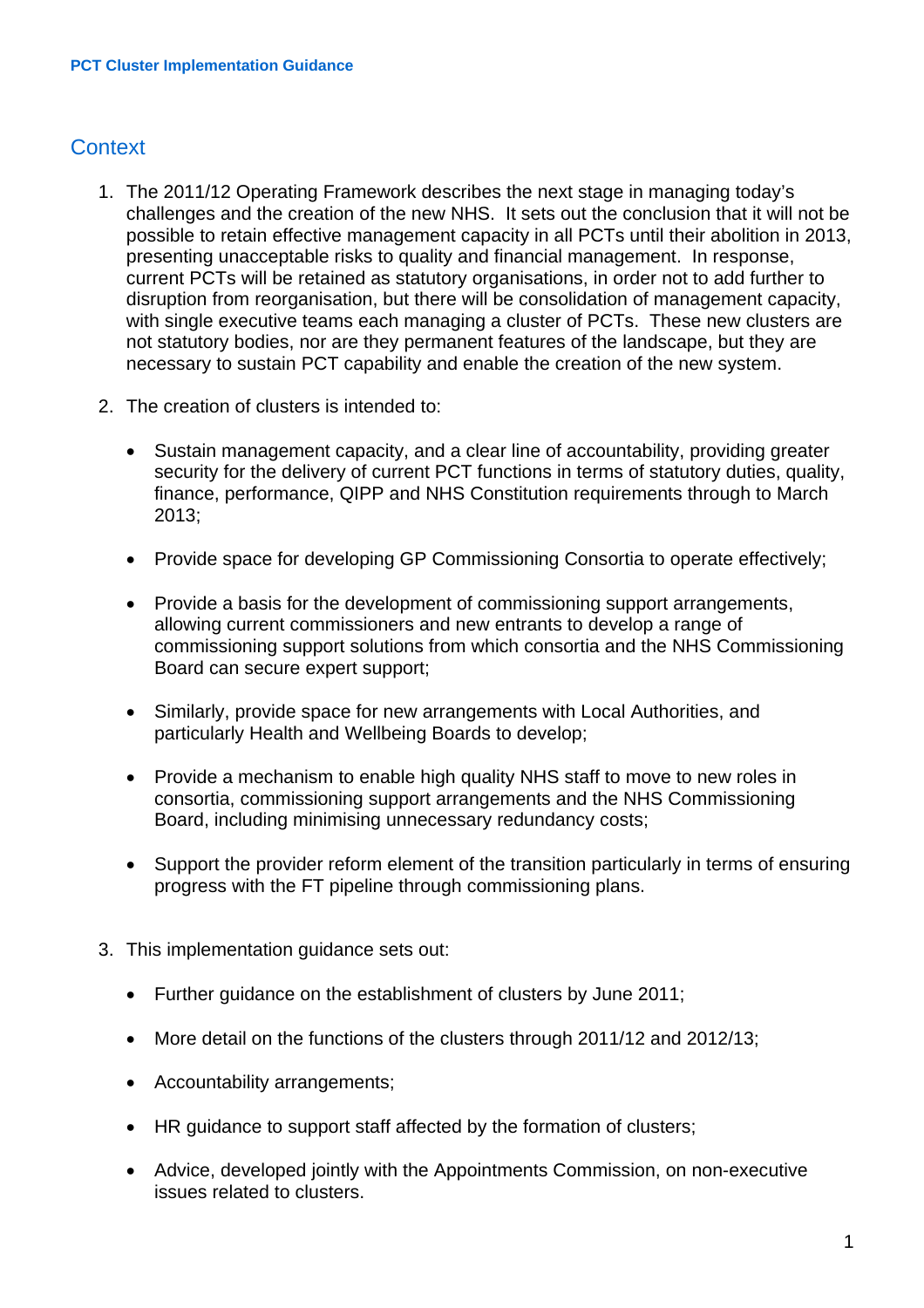## Establishment of Clusters

- 4. SHAs will lead the process of creating effective clusters (including the resolution of any issues associated with their establishment) and ensuring they deliver in 2011/12, after which the NHS Commissioning Board will support and hold them to account through to the proposed abolition of PCTs in March 2013.
- 5. The starting place for the establishment of PCT clusters varies widely across the country. In the North East, arrangements with single executive teams supporting a number of statutory PCTs have been in place for some time. In London, there is a well established process of grouping PCTs under sector leadership. In most other parts of the country, sub-regional groupings of PCTs exist to some extent.
- 6. Each SHA has therefore been asked to take the necessary steps to ensure that, as at June 2011, sensible clusters of PCTs exist which have the following features:
	- A single Chief Executive, accountable for quality, finance, performance, QIPP and the development of commissioning functions across the whole of the cluster area;
	- Supported by a single executive team for the cluster. This must include a Director of Finance to ensure effective financial management, a director with responsibility for the full range of commissioning development and medical and nurse directors to ensure clinical engagement and leadership. From these and any other cluster director posts, there should be clarity about personal leadership for in year performance and medium term QIPP delivery, service quality and safety, communications, and informatics. Local Directors of Public Health will not be consolidated at cluster level, in order to support the transfer of this function to upper tier local authorities. Further detail of the transitional processes associated with creating the new Public Health landscape will be published separately;
	- Be sustainable until the proposed abolition of PCTs at the end of March 2013;
- 7. We expect that the geography of clusters, where not already clearly established is likely to be based on existing sub-regional arrangements, although SHAs have indicated that there may be some exceptions to this to reflect specific local circumstances or patient flows. The formation of clusters is designed to give space to emerging consortia to take on responsibility for commissioning so, clusters must not be on the same footprint as GP commissioning consortia, so where very large consortia are proposed this may affect cluster geography. Cluster configuration will be signed off by the NHS Chief Executive.
- 8. For new clusters, SHAs will ensure that key partners, and particularly GP commissioning consortia, local authorities and NHS providers have been engaged in discussion on the nature of cluster development in their area, in terms of geography, functions and how they will support the development of more local commissioning and partnership arrangements through GP commissioning consortia and Health and Wellbeing Boards. Current information received from SHAs suggests there will be around 50 clusters nationally.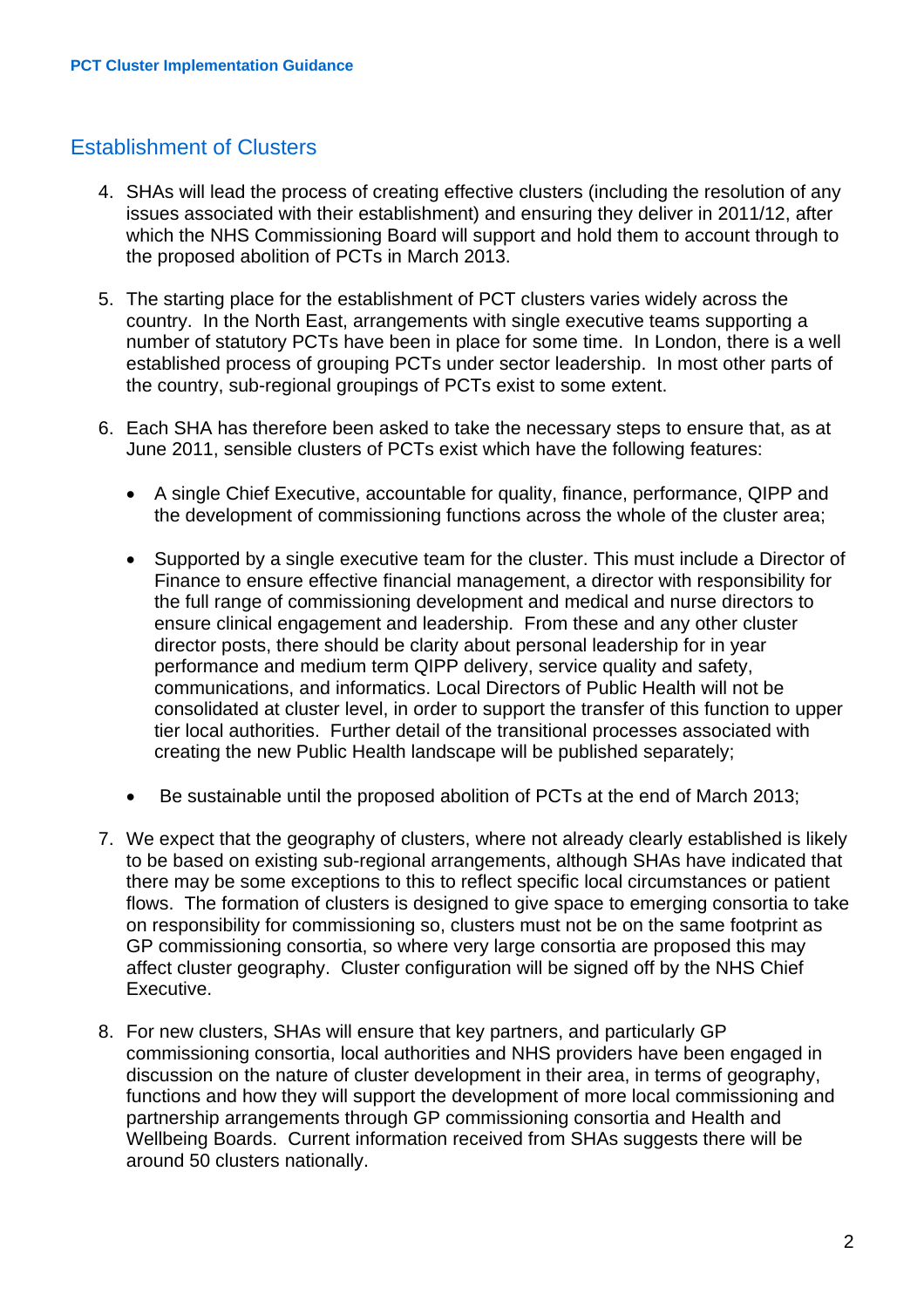- 9. SHAs will ensure that there is a transparent and appropriate appointment process for cluster Chief Executives and executive teams. There will be national oversight of this process. The NHS Top Leaders programme will be available, as appropriate, to provide support to individuals as candidates and appointed cluster teams.
- 10. SHAs will ensure that clusters are able, at the earliest opportunity, to be involved in and take on responsibility for integrated plans for 2011/12, QIPP plan implementation, consortia development and support and commissioning issues associated with the FT pipeline.
- 11. Critically, SHAs will also ensure that clusters are able to take on the requirements for securing quality through change that will be set shortly by the National Quality Board and for promoting the Equality Delivery System as developed by the National Equality and Diversity Council. SHAs and clusters should also ensure that all statutory duties, including for example safeguarding, equality and diversity and information governance, are handled clearly, explicitly and effectively through the new arrangements. This includes paying due regard to the provisions of the Equality Act 2010, which aims to ensure that all public bodies within the health service comply with principles of equality.
- 12. The DH will conduct a detailed assurance process early in 2011/12 to ensure the arrangements set out above are secure.
- 13. There is already experience and good practice to draw on in the establishment of single executive teams covering more than one statutory body. The experience of the North East over a number of years is an invaluable source of learning to colleagues in the rest of the country. The Local Authority IDEA (Improvement and Development Agency) website contains good practice advice on the experiences of local authorities sharing executive arrangements and can be located at [www.idea.gov.uk/idk/aio/14197204](http://www.idea.gov.uk/idk/aio/14197204_)

### Cluster Functions

14. The following table sets out cluster functions, their relationship to PCT boards and GP consortia functions and how they will change through the coming two years:

|                                        |                                                                       | 2011/12                                                                                                                                | 2012/13                                                                                             |
|----------------------------------------|-----------------------------------------------------------------------|----------------------------------------------------------------------------------------------------------------------------------------|-----------------------------------------------------------------------------------------------------|
|                                        | <b>Clusters</b>                                                       | By June 2011 oversight and<br>management of 2011/12 PCT<br>level plans                                                                 | Development and delivery of<br>2012/13 integrated plans                                             |
|                                        |                                                                       | Oversight of FT pipeline input<br>from PCTs                                                                                            | Input to FT pipeline sign off<br>with commissioning intentions                                      |
| Delivery of<br><b>Integrated Plans</b> | <b>PCTs</b>                                                           | Local implementation under<br>cluster guidance of 2011/12<br>plans<br>Development, under cluster<br>guidance, of 2012/13 plans         | Local implementation under<br>cluster guidance of 2012/13<br>plans                                  |
|                                        | Consortia<br>(including)<br>commissioning<br>support<br>arrangements) | In line with state of development,<br>increasing ownership of<br>implementation of 2011/12 plans<br>In line with state of development, | In line with state of<br>development, increasing<br>ownership of implementation of<br>2012/13 plans |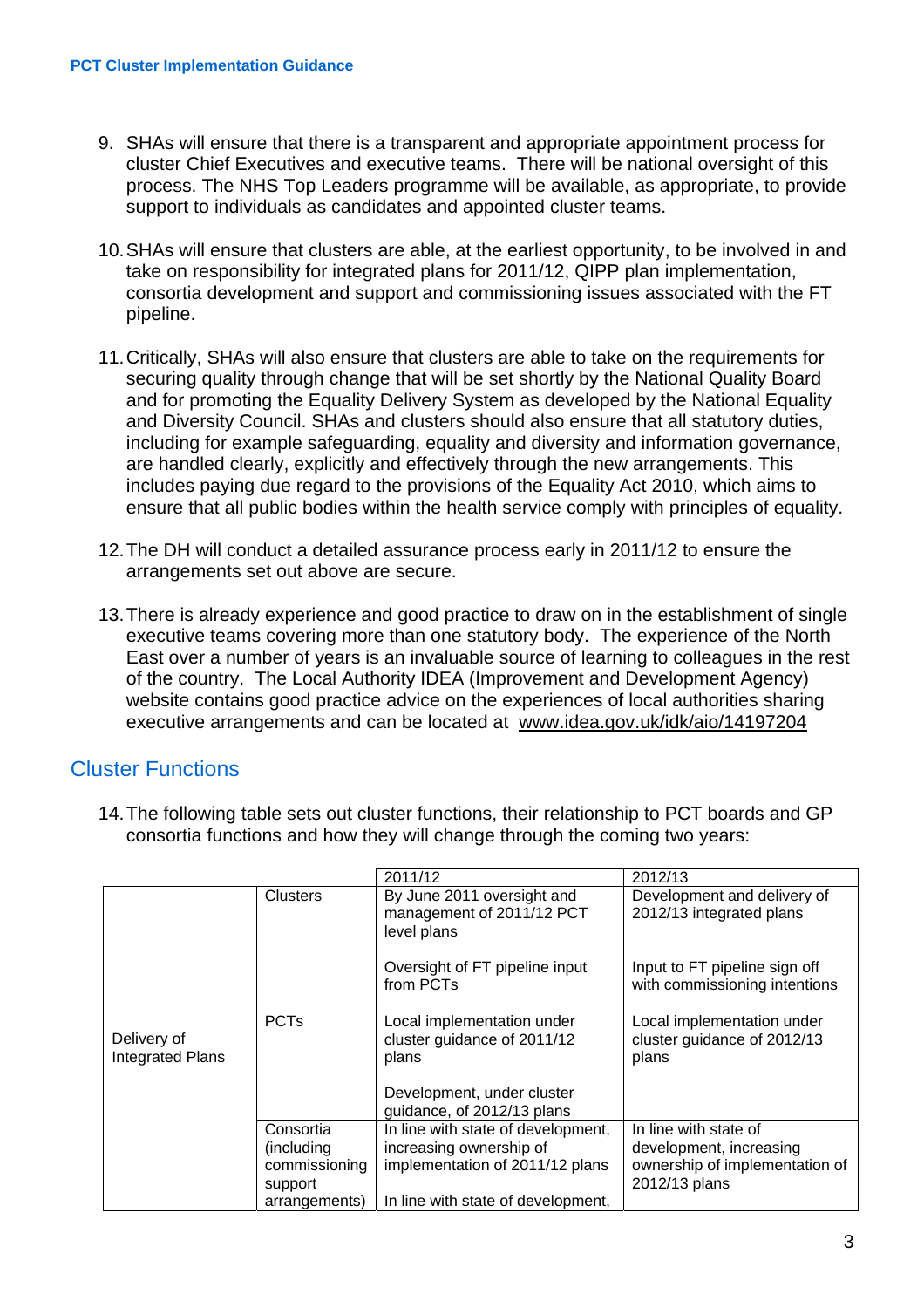|                                                |                                          | increasing role in creation of<br>2012/13 plans                                                                                | Leading role in creation of<br>2013/14 plans                                                                                        |
|------------------------------------------------|------------------------------------------|--------------------------------------------------------------------------------------------------------------------------------|-------------------------------------------------------------------------------------------------------------------------------------|
|                                                | <b>Clusters</b>                          | By June 2011 oversight and<br>management of 2011/12<br>contracts and delivery of<br><b>Operating Framework</b><br>requirements |                                                                                                                                     |
|                                                |                                          | Negotiation of 2012/13 contracts                                                                                               | Oversight and management of<br>2012/13 contracts and delivery<br>of Operating Framework /<br>mandate requirements                   |
|                                                |                                          |                                                                                                                                | Support GPCCs in negotiation<br>of 2013/14 contract                                                                                 |
|                                                |                                          |                                                                                                                                | Negotiate and prepare<br>oversight arrangements for<br>services to be directly<br>commissioned by NHS<br><b>Commissioning Board</b> |
|                                                | <b>PCTs</b>                              | Agreement of 2011/12 contracts                                                                                                 |                                                                                                                                     |
| <b>Direct</b><br>Commissioning                 |                                          | By June 2011 management of<br>2011/12 delivery as required by<br>cluster                                                       | Management of 2012/13<br>delivery as required by cluster                                                                            |
|                                                |                                          | Agreement and delivery of<br>primary care contracts                                                                            |                                                                                                                                     |
|                                                |                                          | Annual accounts                                                                                                                | Annual accounts                                                                                                                     |
|                                                |                                          | Input to FT pipeline sign off with<br>commissioning intentions                                                                 | Input to FT pipeline sign off<br>with commissioning intentions                                                                      |
|                                                | Consortia<br>(including<br>commissioning | Involvement in negotiation of<br>2011/12 contracts                                                                             |                                                                                                                                     |
|                                                | support<br>arrangements)                 | As possible, management of<br>agreed elements of 2011/12<br>contracts                                                          | As possible, involvement in<br>negotiation and management<br>of 2012/13 contracts                                                   |
|                                                |                                          |                                                                                                                                | As possible, leadership of<br>negotiation of 2013/14<br>contracts                                                                   |
| Management and                                 | <b>Clusters</b>                          | By June 2011 ownership and<br>leadership of cluster wide QIPP<br>plans                                                         |                                                                                                                                     |
| implementation of<br>medium-term QIPP<br>plans |                                          | Ongoing management and<br>updating of medium term QIPP<br>plans                                                                | Ongoing management and<br>updating of medium term QIPP<br>plans                                                                     |
|                                                |                                          |                                                                                                                                | Handover of QIPP process to<br>GP consortia for 2014 onwards                                                                        |
|                                                | <b>PCTs</b>                              | Handover of QIPP plans to<br>cluster                                                                                           |                                                                                                                                     |
|                                                |                                          | As required by cluster leadership                                                                                              | As required by cluster                                                                                                              |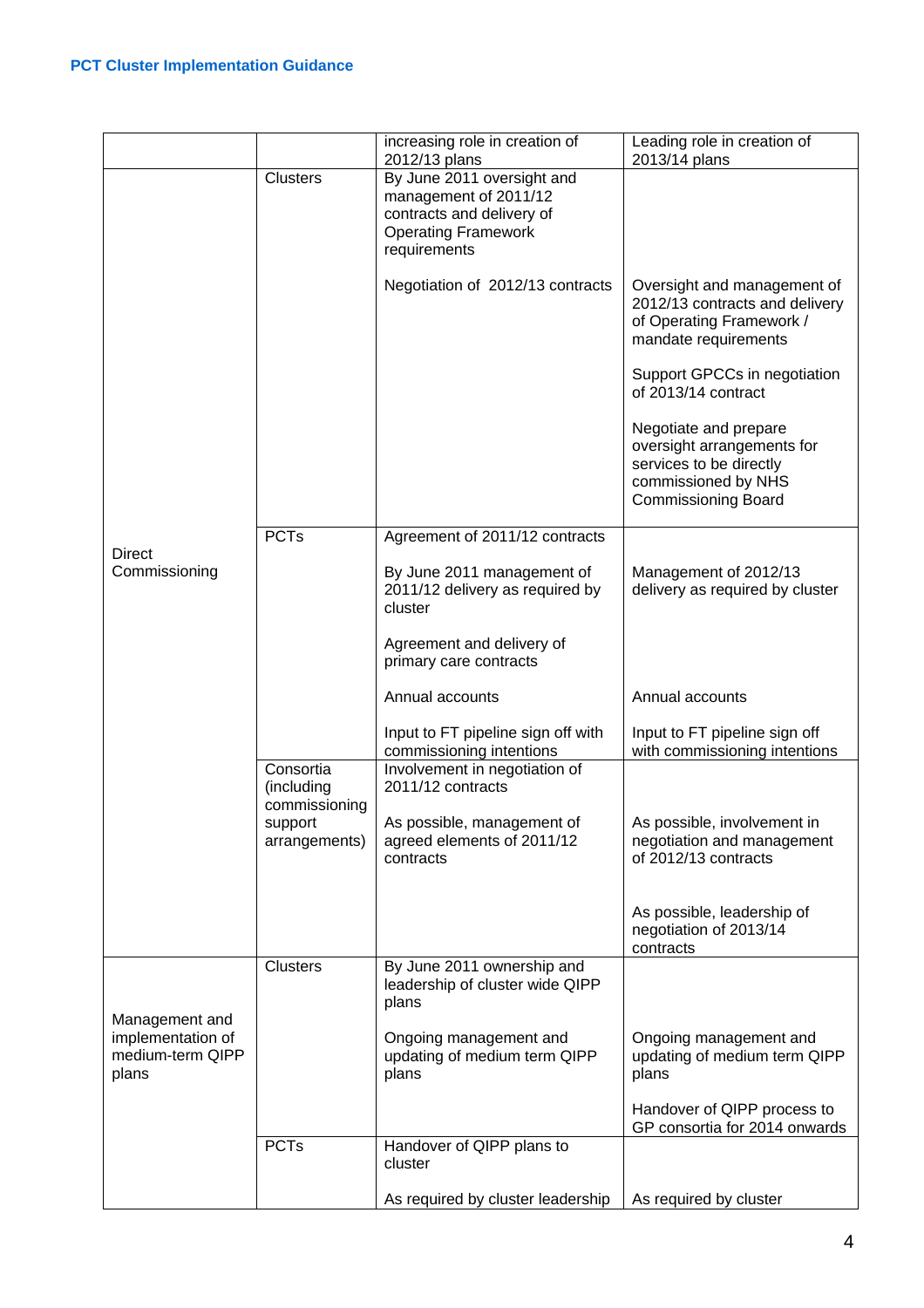|                                                                                 |                                                                      | of service change elements<br>required by QIPP plans                                                                                                                                        | leadership of service change<br>elements required by QIPP<br>plans                                                                                                                        |
|---------------------------------------------------------------------------------|----------------------------------------------------------------------|---------------------------------------------------------------------------------------------------------------------------------------------------------------------------------------------|-------------------------------------------------------------------------------------------------------------------------------------------------------------------------------------------|
|                                                                                 | Consortia<br>(including<br>commissioning<br>support                  | Engagement with and ownership<br>of local QIPP plans                                                                                                                                        | As agreed with cluster,<br>leadership of service change<br>elements within QIPP plans                                                                                                     |
|                                                                                 | arrangements)                                                        |                                                                                                                                                                                             | Development of QIPP<br>approach beyond 2013                                                                                                                                               |
| Oversight of<br>closedown of PCTs                                               | <b>Clusters</b>                                                      | Leadership of appropriate<br>consolidation of capacity and<br>capability across cluster                                                                                                     | Work with NHS Commissioning<br>Board and GPCCs to ensure<br>smooth transfer of all residual<br>PCT functions to new structure                                                             |
|                                                                                 | <b>PCTs</b>                                                          | Work with cluster on transfer of<br>appropriate people and skills to<br>developing arrangements                                                                                             | Work with cluster on transfer of<br>appropriate people and skills to<br>developing arrangements                                                                                           |
|                                                                                 | Consortia<br>(including<br>commissioning<br>support<br>arrangements) | Agree with clusters which<br>individuals should be assigned to<br>consortia to help their<br>development                                                                                    | Once authorised increasingly<br>employ staff directly including<br>under TUPE arrangements                                                                                                |
|                                                                                 | <b>Clusters</b>                                                      | By June 2011 support of<br>pathfinder development                                                                                                                                           | Support of consortium<br>development and, as required<br>by the NHS CB, support to the<br>consortium assessment<br>process and management of<br>residual issues in consortia<br>formation |
| Enabling<br>development of GP<br>Commissioning<br>Consortia and<br>wider reform |                                                                      | Work with Provider Development<br>Authority linking commissioning<br>and QIPP plans to FT pipeline<br>issues                                                                                | Work with Provider<br>Development Authority linking<br>commissioning and QIPP plans<br>to FT pipeline issues                                                                              |
|                                                                                 | <b>PCTs</b>                                                          | Handover of consortium<br>development process to cluster<br>arrangements                                                                                                                    |                                                                                                                                                                                           |
|                                                                                 |                                                                      | As required by cluster, support to<br>consortium development                                                                                                                                | As required by cluster, support<br>to consortium development                                                                                                                              |
|                                                                                 | Consortia<br>(including<br>commissioning<br>support<br>arrangements) | Local development work                                                                                                                                                                      | Formal application and<br>assessment processes                                                                                                                                            |
| Supporting<br>development of<br>commissioning<br>support for<br>consortia       | <b>Clusters</b>                                                      | By June 2011 ensure continual<br>availability of commissioning<br>capacity                                                                                                                  | Ensure continual availability of<br>commissioning capacity                                                                                                                                |
|                                                                                 |                                                                      | Work with SHA commissioning<br>support development team,<br>consortia and other clusters to<br>develop and begin<br>implementation of organisational<br>models for commissioning<br>support | Work with NHS CB to put in<br>place new organisational<br>options for commissioning<br>support                                                                                            |
|                                                                                 |                                                                      | Work with clinical networks to<br>identify and put in place role in<br>developing commissioning<br>landscape                                                                                |                                                                                                                                                                                           |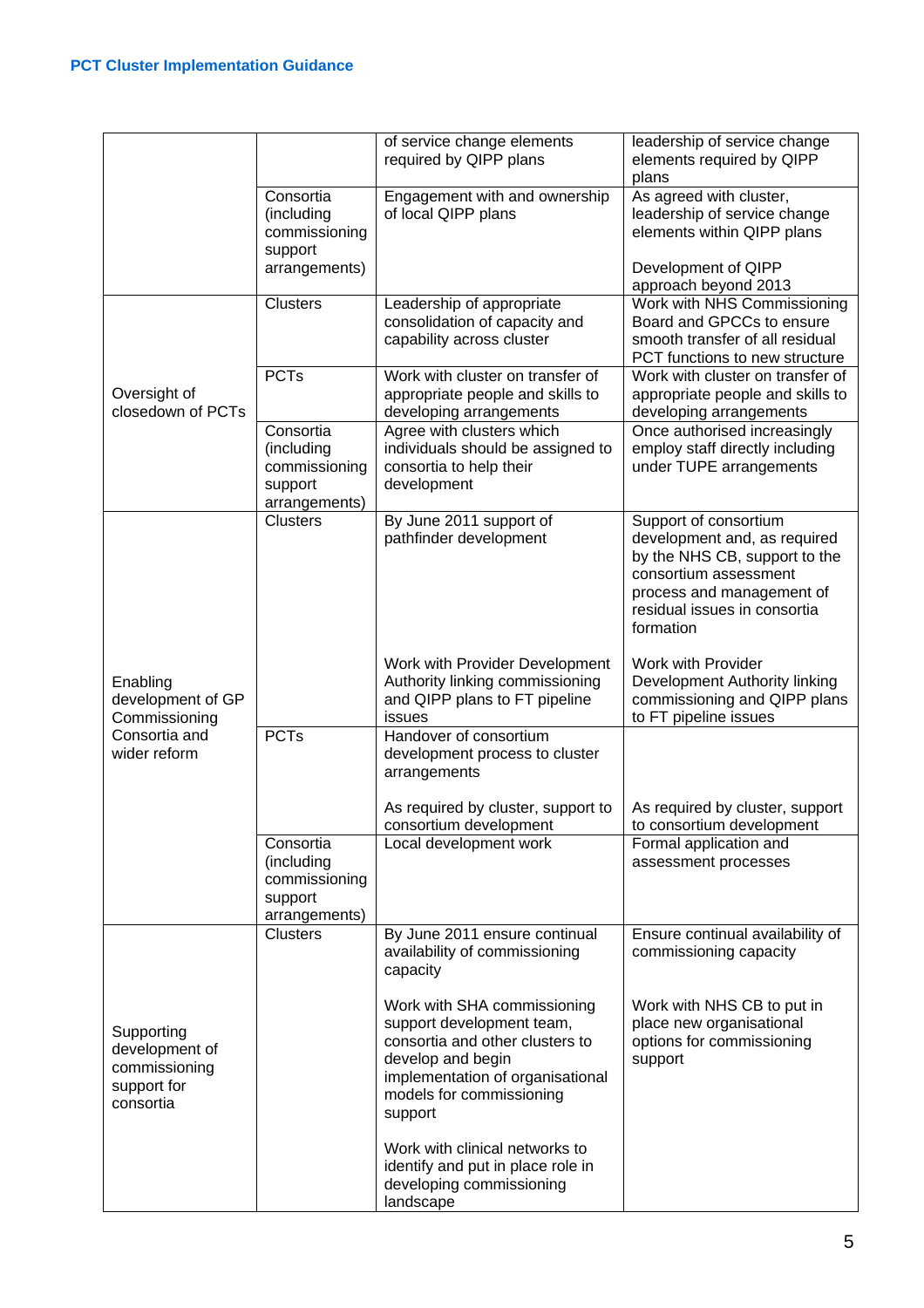|                                                                          | <b>PCTs</b>                                                          | Support cluster in making people<br>and systems available in support<br>of commissioning                                                                                         | Support cluster in making<br>people and systems available<br>in support of commissioning                                                                                         |
|--------------------------------------------------------------------------|----------------------------------------------------------------------|----------------------------------------------------------------------------------------------------------------------------------------------------------------------------------|----------------------------------------------------------------------------------------------------------------------------------------------------------------------------------|
|                                                                          | Consortia<br>(including<br>commissioning                             | Engage with initial<br>commissioning support offer                                                                                                                               |                                                                                                                                                                                  |
|                                                                          | support<br>arrangements)                                             | Engage in process for designing<br>future commissioning support<br>options                                                                                                       | Make choices/place contracts<br>for commissioning support                                                                                                                        |
|                                                                          | <b>Clusters</b>                                                      | Ensure all statutory duties of<br>PCTs appropriately covered                                                                                                                     | Prepare handover of statutory<br>responsibilities to NHS CB and<br><b>GPCCs</b>                                                                                                  |
|                                                                          |                                                                      | Ensure cluster executive<br>arrangements are consistent with<br>agreed governance and<br>delegation arrangements                                                                 |                                                                                                                                                                                  |
| Governance                                                               | <b>PCTs</b>                                                          | Put in place Board Governance<br>arrangements                                                                                                                                    |                                                                                                                                                                                  |
|                                                                          |                                                                      | Put in place Schemes of<br>Delegation                                                                                                                                            |                                                                                                                                                                                  |
|                                                                          | Consortia<br>(including<br>commissioning<br>support<br>arrangements) | Understand and engage with<br>local governance and scheme of<br>delegation arrangements                                                                                          | Take on additional<br>responsibility as they become<br>statutory bodies with increasing<br>budgetary responsibility<br>devolved from outgoing PCTs                               |
| Maintain talent and<br>support people<br>through change                  | <b>Clusters</b>                                                      | By June 2011 lead process of<br>supporting PCT staff in securing<br>future through transition                                                                                    | Complete process of<br>supporting PCT staff in<br>securing future through<br>transition                                                                                          |
|                                                                          | <b>PCTs</b>                                                          | Support cluster in managing<br>people transition<br>As the employers of staff, abide<br>by relevant employment<br>legislation and good practice -<br>eg in terms of consultation | Support cluster in managing<br>people transition<br>As the employers of staff, abide<br>by relevant employment<br>legislation and good practice -<br>eg in terms of consultation |
|                                                                          | Consortia<br>(including<br>commissioning<br>support<br>arrangements) | Agree with clusters which<br>individuals should be assigned to<br>consortia to help their<br>development                                                                         | Once authorised increasingly<br>employ staff directly including<br>under TUPE arrangements                                                                                       |
|                                                                          | <b>Clusters</b>                                                      | Oversight of continuity of<br>effective local joint working and<br>engagement processes with<br>patients, communities and<br>seldom-heard and marginalised<br>groups             | Oversight of continuity of<br>effective local joint working and<br>engagement processes with<br>patients, communities and<br>seldom-heard and marginalised<br>groups             |
| Maintain relations<br>with local<br>government and<br>other key partners |                                                                      | Oversight of development of<br>Local Health and Wellbeing<br><b>Boards</b>                                                                                                       | Work with developing Local<br>Health and Wellbeing Boards                                                                                                                        |
|                                                                          |                                                                      | Work with local public health and<br>local authorities on development<br>and use of Joint Strategic Needs<br>Assessment                                                          | Work with local public health<br>and local authorities on<br>development and use of Joint<br><b>Strategic Needs Assessment</b>                                                   |
|                                                                          |                                                                      | Ensure resilience of emergency<br>planning structures                                                                                                                            | Ensure resilience of emergency<br>planning structures                                                                                                                            |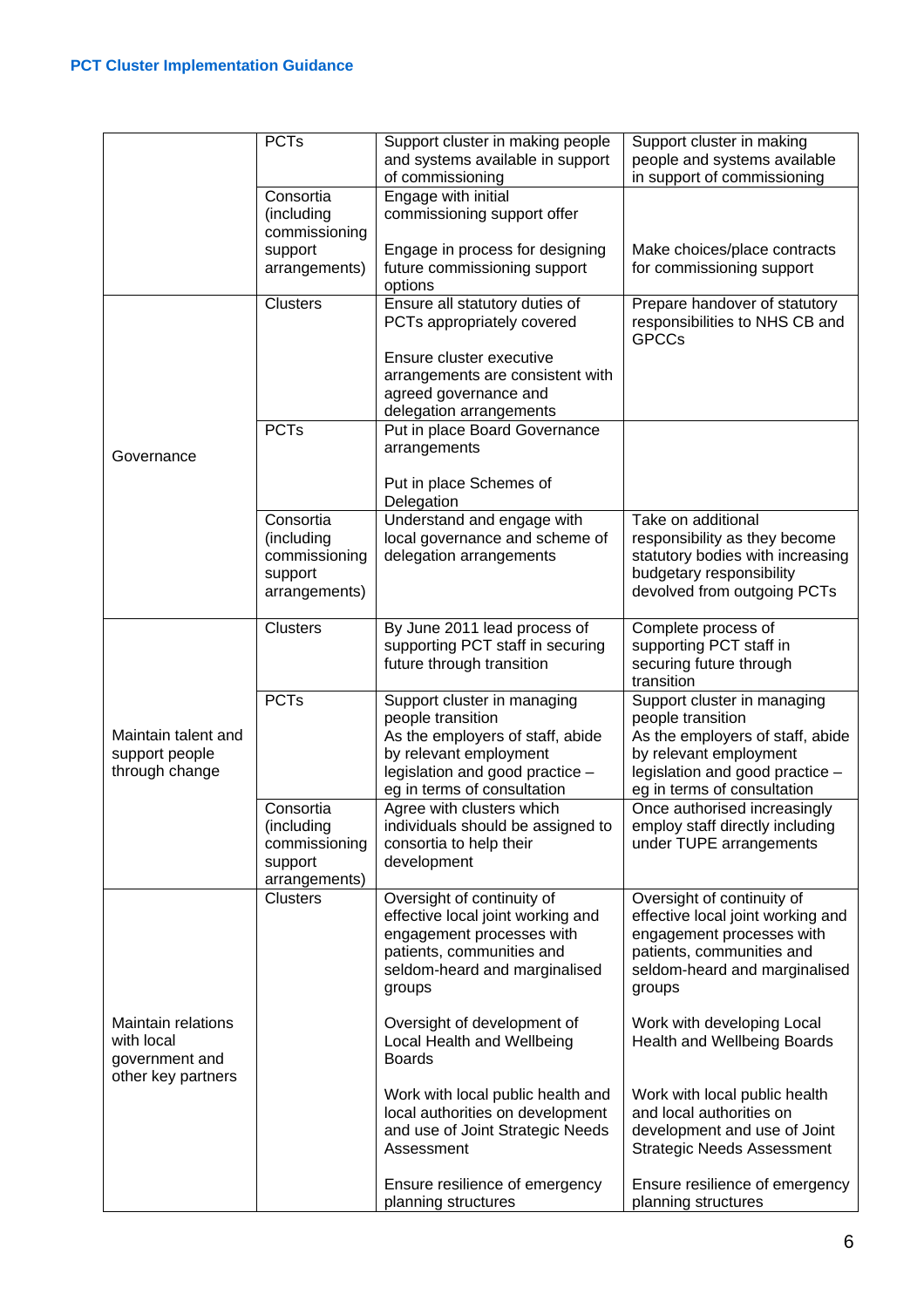|                                                                      | Work with DH on creation of local<br>elements of new public health<br>service                                                                          | Work with DH on creation of<br>local elements of new public<br>health service<br>Work with DH and local                                                                                                                                                                                                       |
|----------------------------------------------------------------------|--------------------------------------------------------------------------------------------------------------------------------------------------------|---------------------------------------------------------------------------------------------------------------------------------------------------------------------------------------------------------------------------------------------------------------------------------------------------------------|
|                                                                      | Work with DH and local partners<br>on effective development of<br>Healthwatch                                                                          | partners on effective<br>development of Healthwatch                                                                                                                                                                                                                                                           |
| <b>PCTs</b>                                                          | Maintain effective joint working<br>arrangements and engagement<br>processes with patients,<br>communities and seldom-heard<br>and marginalised groups | Maintain effective joint working<br>arrangements and engagement<br>processes with patients,<br>communities and seldom-heard<br>and marginalised groups and<br>ensure effective handover to<br>GP consortia and Local Health<br>and Wellbeing Boards<br>Support of Local Health and<br><b>Wellbeing Boards</b> |
|                                                                      | Plan for transition of public health<br>functions to national Public<br>Health service and local<br>authorities                                        | Transfer of public health<br>functions to national Public<br>Health service and local<br>authorities                                                                                                                                                                                                          |
| Consortia<br>(including<br>commissioning<br>support<br>arrangements) | Engagement with joint working<br>and commissioning<br>arrangements as set out above                                                                    | Strategic partnership with local<br>government, LHWBs and other<br>key partners                                                                                                                                                                                                                               |

# Accountability Arrangements

- 15. Following appointment, the cluster Chief Executive will be confirmed as the Accountable Officer for each of the constituent PCTs by the Boards concerned. He or she will be expected to exercise the full range of responsibilities associated with being the Accountable Officer.
- 16. Whilst allocations, and accounts will remain at PCT level, with critical roles for the individual PCT Boards, the managerial processes for monitoring and holding to account will be exercised through the cluster Chief Executive.
- 17. Boards will retain their full range of statutory accountabilities and will have a clear agreement, adopted by the Board, of which of those are being exercised through the cluster arrangements, and which are being retained at PCT level.
- 18. Through to 31<sup>st</sup> March 2012 these clear lines of accountability will be exercised by SHAs through clusters. For 2012/13 it will be exercised by the NHS Commissioning Board through clusters.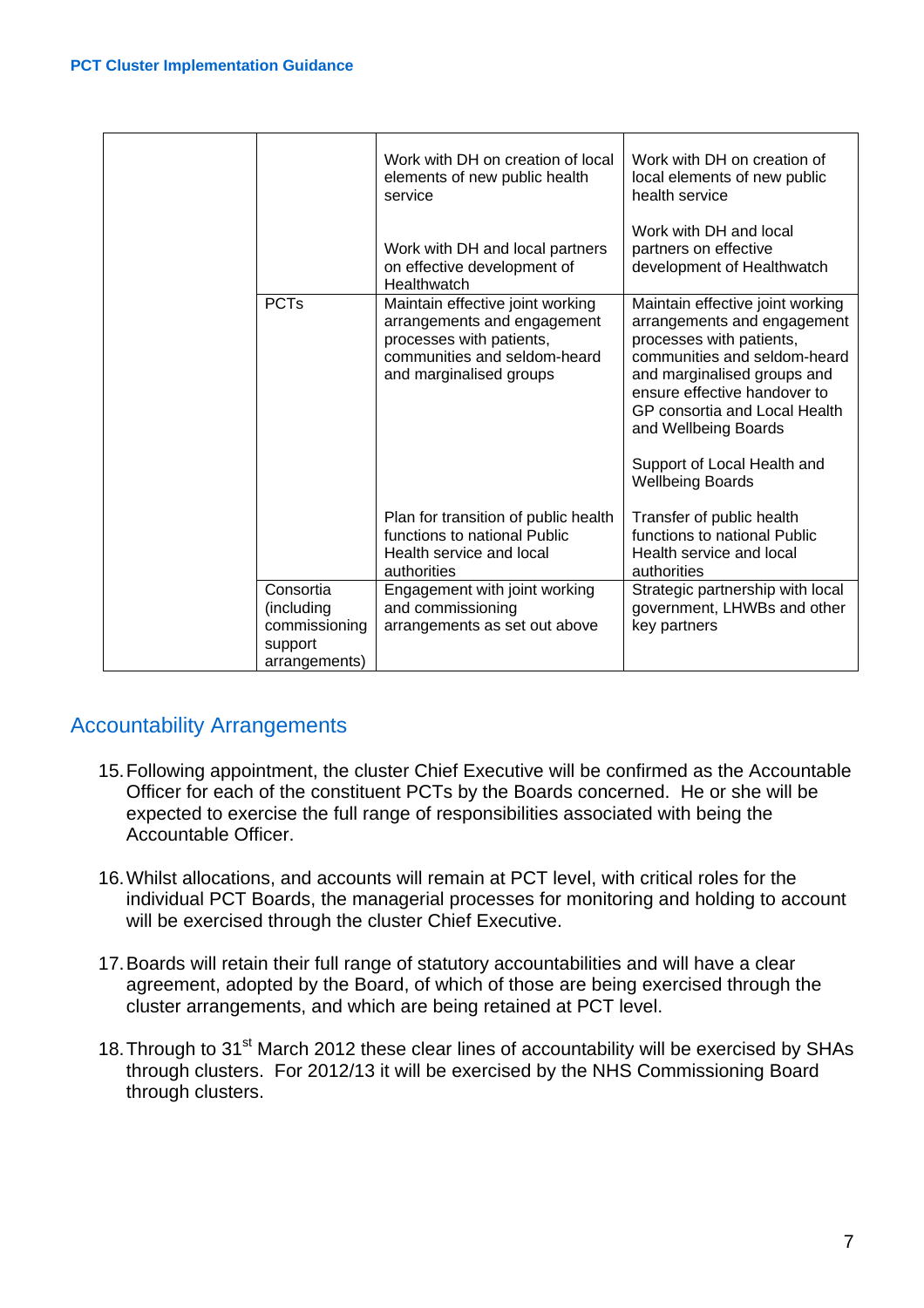#### HR Issues

- 19. This guidance applies when appointing to the senior leadership posts that will operate at cluster level as identified in paragraph 6 above. This guidance should be read in conjunction with existing regional HR and Employment frameworks and, in line with good practice, its content and the detail of its implementation should be the subject of consultation with each Regional Social Partnership Forum.
- 20. Where established cluster arrangements and substantive appointments already exist in parts of the country, appointments will not be revisited as part of this national process, unless the SHA, in agreement with the NHS Chief Executive, deems that further change is required.
- 21. The legal advice obtained indicates that it is acceptable for SHAs who are leading this process on behalf of their PCTs to determine how pooling should operate. In deciding which pooling option to adopt the SHA should ensure that they consult fully with their PCTs, and Regional Social Partnership Forums.
- 22. As employers of the staff affected by these changes, PCTs should also undertake appropriate consultation with affected staff and their Trade Unions prior to implementing the processes set out in this guidance. PCTs will wish to facilitate requests for Trade Unions to meet across the cluster to enable them to respond in a co-ordinated manner.
- 23. The appointment process for the Chief Executive for each cluster will be either:

Stage1 All substantive PCT CEs within the cluster

- Stage 2 All eligible staff within the region including substantive PCT CEs, the substantive SHA CE, all substantive SHA Directors, all relevant substantive ALB CEs who have elected for that regional pool
- Stage 3 Open competition

OR

- Stage 1 All substantive PCT CEs within the region or sub region
- Stage 2 All eligible staff within the region including the substantive SHA CE, all substantive SHA Directors, all substantive ALB CEs who have elected for that regional pool

Stage 3 – Open competition

- 24. Any PCT Chief Executive who has been seconded out of their substantive role will be eligible to apply at Stage 1.
- 25. The panels for these appointments must be constituted in line with the NHS CE letter of 18 October 2006 (Gateway No 7246). The appointment panels should ideally include all constituent PCT Chairs but it is permissible for the Vice-Chair to represent them should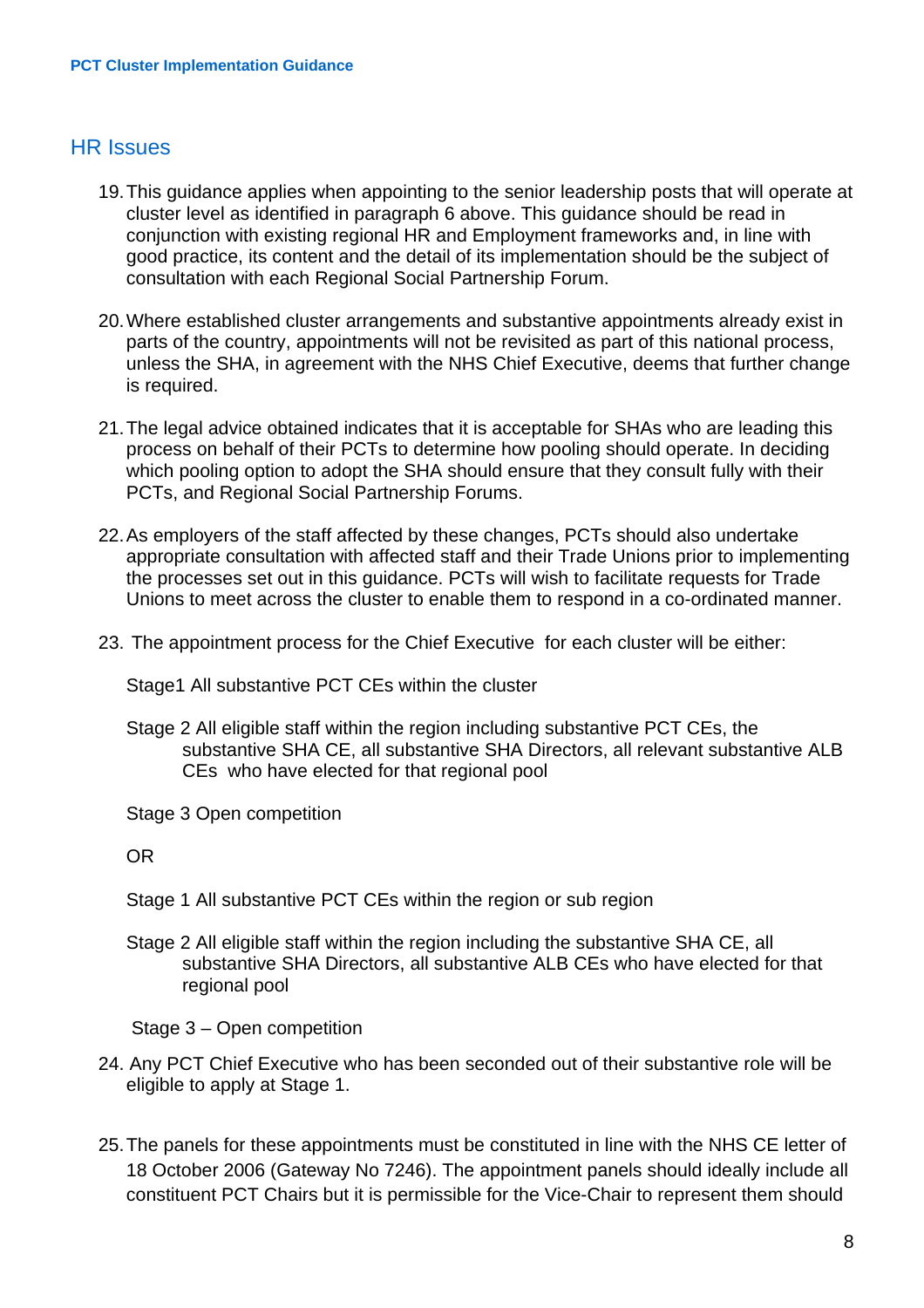it be not possible for them to attend in person. Alternatively they may ask another of the constituent PCT Chairs to represent them. The SHA CE or their nominated deputy should be the assessor and a further assessor should be nominated by the SHA CE.

- 26. The appointments to all Chief Executive posts will be subject to national oversight.
- 27 Once the Chief Executives are confirmed, recruitment to the Director posts will take place with the pooling mirroring that for Chief Executives as follows either:

Stage 1 - All substantive PCT Directors and PCT CEs who were unsuccessful at Stage 1 (paragraph 23 above, and subject to paragraph 30 below) within the cluster

Stage 2 – All substantive PCT Directors / all substantive SHA Associate Directors within the region / all substantive ALB Directors opting for that regional pool.

Stage 3 – Open competition

OR

Stage 1 – All substantive PCT Directors all PCT CEs who were unsuccessful at Stage 1 (paragraph 23 above, and subject to paragraph 30 below) within the region or sub region

Stage 2 – All substantive SHA Associate Directors within the region / all substantive ALB Directors opting for that regional pool.

Stage 3 – Open competition

- 28. Any PCT Director who has been seconded out of their substantive role will be eligible to apply at Stage 1.
- 29. The panels for these appointments should be constituted in line with the NHS CE letter of 18 October 2006 (Gateway No 7246). The appointments panel should include a PCT Chair, the PCT Cluster Chief Executive, the appropriate SHA Director plus another agreed assessor (see also above in respect of PCT Chairs Panel membership)
	- The appointments to all Directors of Finance will be subject to national oversight.
	- When the Directors have been appointed third in line posts will be filled under current regional arrangements.
- 30. It is not the intention of this process to cause the redundancy of current PCT Chief Executives and Directors above and beyond what may be required to achieve running costs reductions. However, each case needs to be reviewed in the light of the individual circumstances and employers should take their own legal advice. Whilst the responsibility for handling any staff displaced as a result of these changes rests with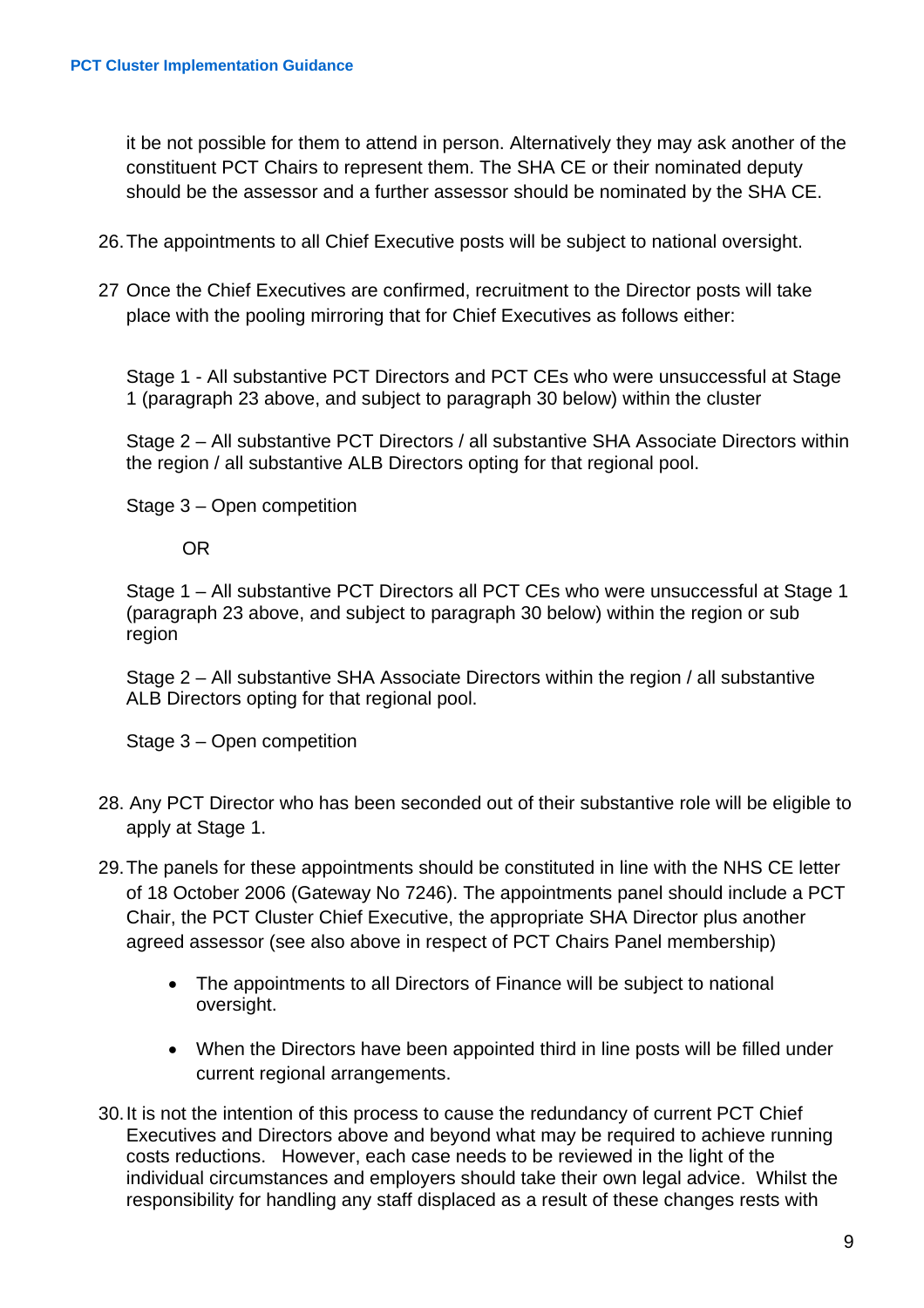individual employers, SHAs will need to provide leadership to ensure that best practice is adopted. Alternative work could include senior roles in GP Commissioning Consortia (subject to their agreement), development of Commissioning Support, support to the development of the NHS Commissioning Board or oversight of key quality and statutory responsibilities.

- 31. The appointment of cluster Chief Executives needs particularly careful handling where jointly appointed PCT Chief Executives/Local Authority Directors exist. Again we do not intend that either the appointment or non-appointment of such a person to a cluster Chief Executive position should automatically lead to the dismantling of effective joint PCT/LA appointments prior to 2013. The SHA, cluster, PCT and Local Authority should work together to identify how best to sustain joint working arrangements, and the development of new joint working structures, including, as appropriate, the retention of such jointly appointed posts. Equivalent considerations should be given to joint appointments at PCT Director Level.
- 32. Beyond the advice on the creation of a single executive team, the management structure of the cluster and its constituent PCTs is a matter for local determination. As in this national guidance, we would expect cluster leaders to strike the balance between avoiding long and unnecessary internal reorganisation and ensuring that there is effective and sustainable capacity for delivering a complex agenda through to April 2013 within running cost limits.
- 33. Cluster arrangements are temporary and clusters are not statutory organisations in their own right. It is envisaged, therefore, that Directors will continue to be employed by their current organisation.
- 34. Once the functions and posts in the single executive team have been identified and the consultation commences, all affected CEs and Directors should be declared "at risk" and they will form part of the pooling arrangements described in this guidance. To enable the recruitment processes to take place in a timely manner it is recommended that consultation takes place as soon as practicable. There is also an expectation that the SHA will help co-ordinate these processes and ensure they are discussed at the Regional Social Partnership Forum.
- 35.The pay arrangements for PCT Cluster Chief Executives taking responsibility for a broader footprint across more than one organisation, is contained within paragraphs 27 and 28 of the VSM Pay Framework document. The Chief Executive base pay will then be used to determine the remuneration for the Directors. These arrangements will apply for the duration of the appointments. In line with HM Treasury oversight of public sector pay, any proposal to pay a salary that exceeds £142,500 will need their approval.
- 36. The SHA CE should ensure that arrangements are in place to support senior staff throughout these changes. They may also need to support PCT Chairs in their discussions with CEs about their future roles.
- 37. In addition to the formal HR advice and processes, it is important to set out the context in which all leaders are expected to work to support SHA and PCT staff in the change processes which lead up to their abolitions in 2012 and 2013 respectively.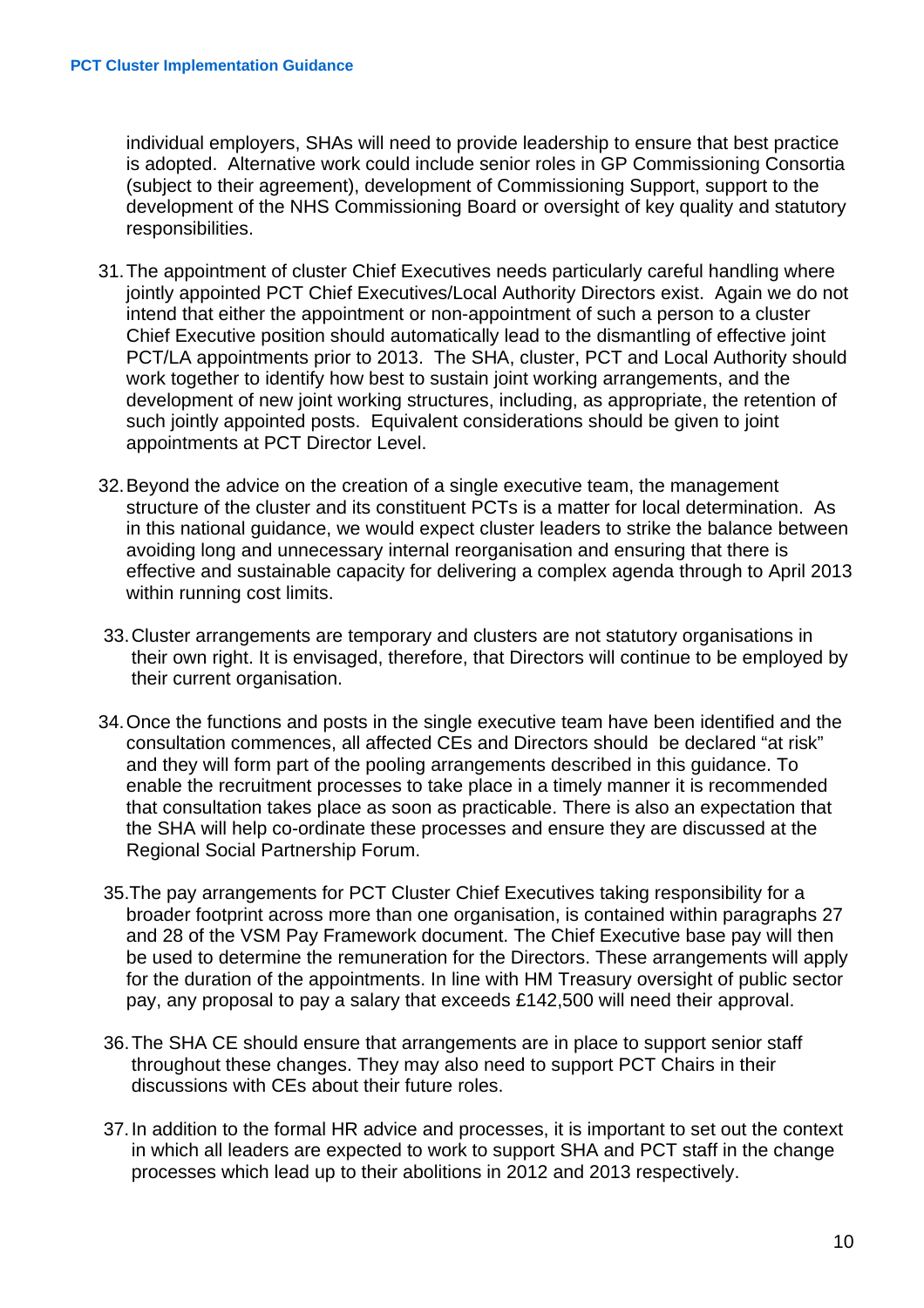- 38. One of the purposes of clusters is to offer a bridging structure to allow the change to be managed more effectively. Clusters will:
	- Be actively supporting the development of GP Commissioning Consortia. This will include developing appropriate staff, those whose functions will move from PCTs to GP Consortia, eventually under TUPE provisions, so that they can best meet Consortia's future requirements;. Whilst staff cannot be directly employed by consortia until they are authorised and become statutory bodies, consortia may choose to have certain staff assigned to them to help and support them during the transition;
	- Be directly charged with sustaining commissioning expertise through the transition and enabling it to be formed into effective commissioning support arrangements from which consortia can choose. This is likely to include the creation of social enterprises and joint ventures with the independent and voluntary sector. Again this will enable clusters to support appropriate staff in developing opportunities with these new bodies;
	- Be working with the emerging NHS Commissioning Board on how it might structure its local interfaces for primary care commissioning, oversight and support of GP Commissioning and regional and national specialist commissioning. Whilst it is not yet possible to be precise about what form these will take it provides a further opportunity for clusters to support existing staff in potential moves to the new landscape.
- 39. All the appointment processes required for these changes should comply with the Equality Act 2010 and the principles of fairness with every effort being made not to lessen the representation of people of protected characteristics such as BME people and women in senior roles. It will be particularly important for the NHS to retain its expertise and intelligence on tackling health inequalities (including those arising from discrimination) during the transition. The SHA, in conjunction with it's PCTs, should carry out an Equality Impact Assessment of these proposals.

### Board Issues

- 40. The role of the statutory boards of PCTs remains key. In making the change to cluster executive teams the right balance needs to be struck to retaining the statutory roles, challenge and oversight from individual boards with having streamlined arrangements that enable effective executive action.
- 41. We have been working with the Appointments Commission to identify good practice and implementation options which strike this balance, and their guidance is attached in Appendix A. It sets out:
	- a. Key design principles for board arrangements in support of clusters;
	- b. A number of suggested options for the operation of board arrangements:
	- c. Identifies how, in the context of these approaches, a range of practical issues can be tackled, including appointments and terminations, schemes of delegation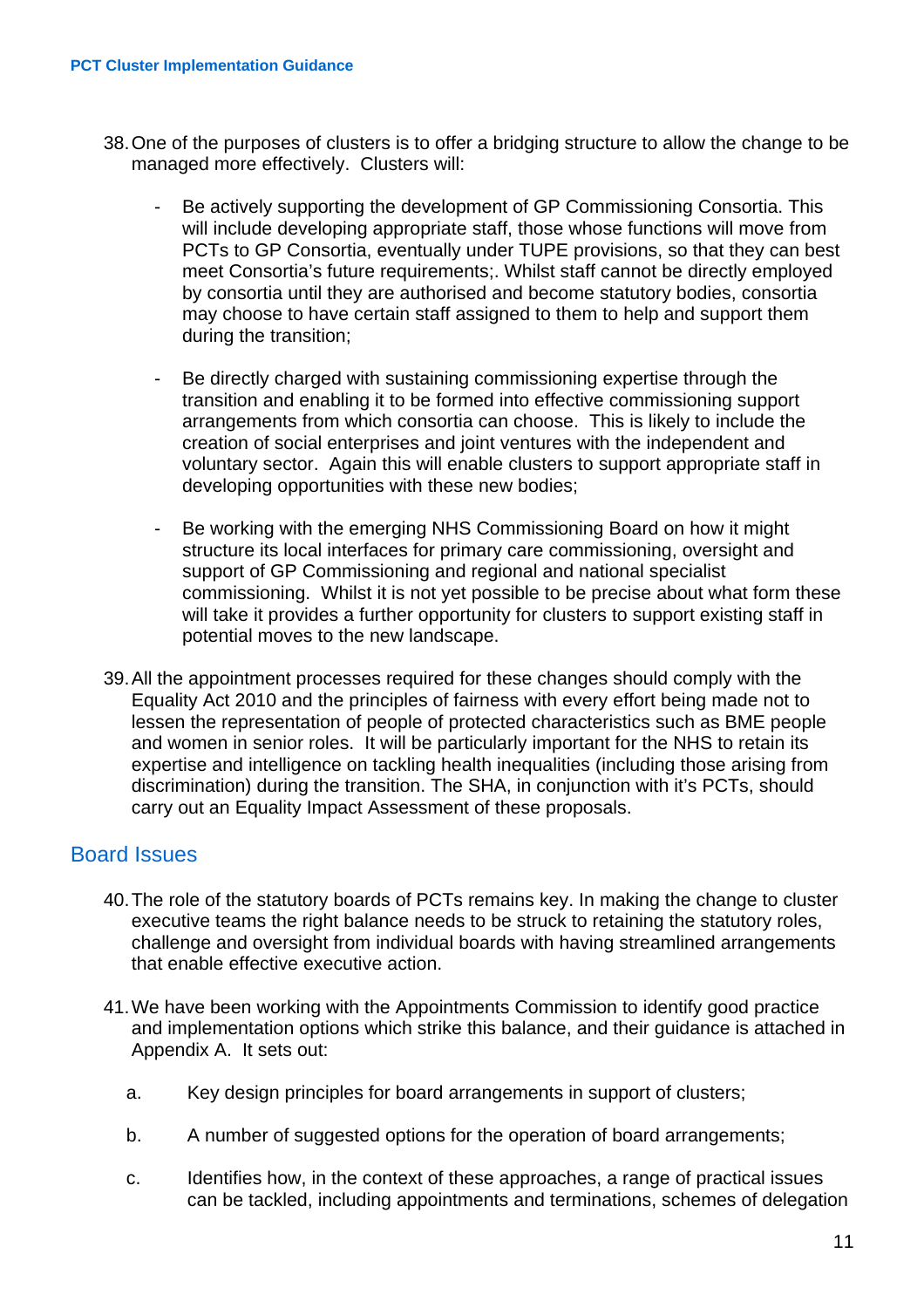and appropriate use of the Primary Care Trusts (Membership, Procedure and Administration Arrangements) Amendment Regulations 2010 which removes the disqualification contained in the Primary Care Trusts (Membership, Procedure and Administration Arrangements) Regulations 2000 which prevented an individual serving as a Chair or non-executive of one PCT from being appointed and serving as the Chair or a non-executive of another PCT at the same time.

42. We expect clusters, working with their individual PCTs, to ensure that there is strong clinical leadership across the system throughout the transition. This includes managing the transition from involvement through PECs to leadership from GP Commissioning Consortia effectively. Whilst there has already been significant local change in many parts of the country on the function and composition of PECs, and this will continue, the creation of clusters should not lead to the unnecessary loss of local structures for clinical engagement and leadership.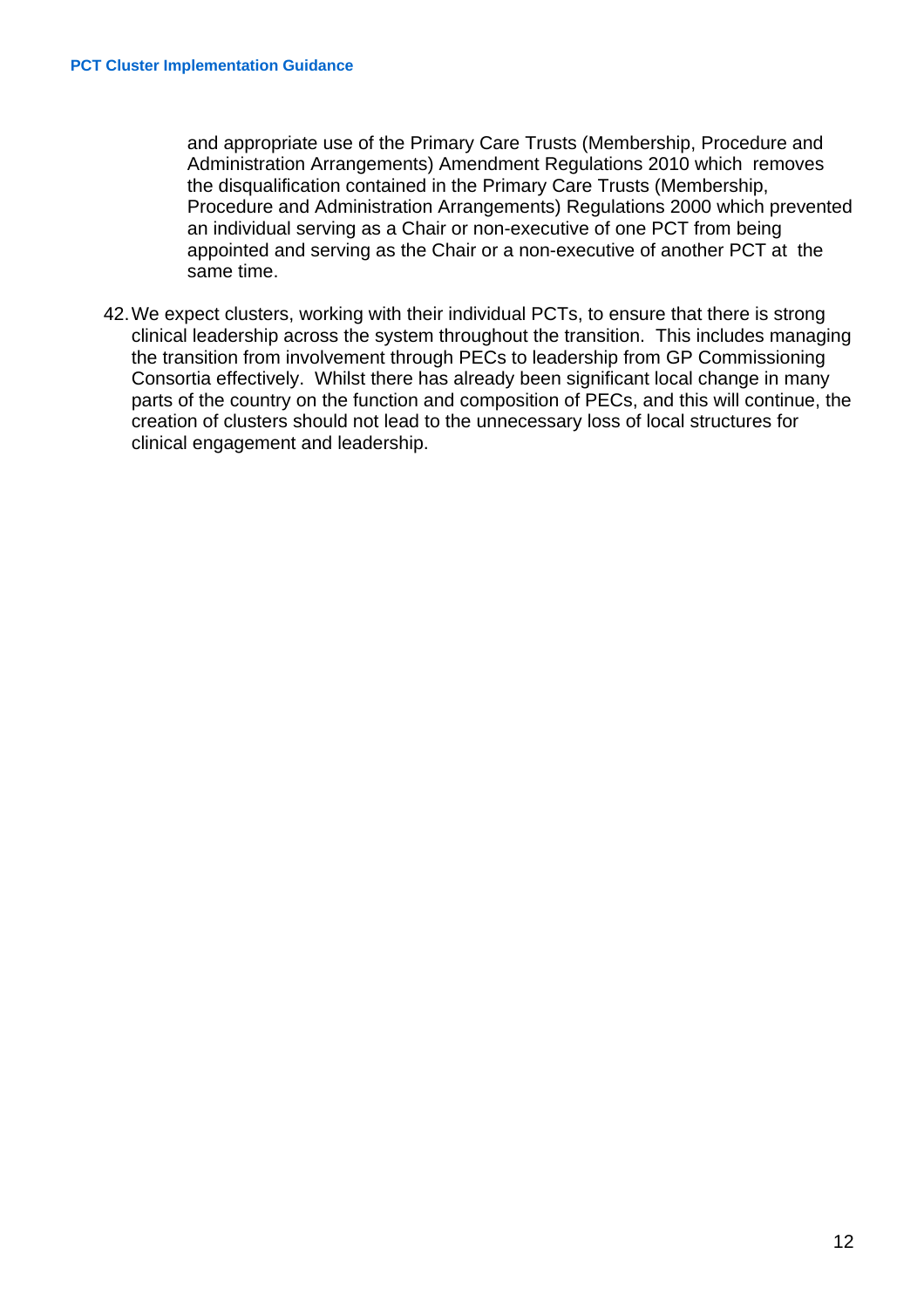# APPENDIX A

#### Advice on non-executive issues

#### **1. Context**

- [1](#page-16-0).1 The *NHS Operating Framework 2011/12<sup>1</sup>* explains that Primary Care Trusts (PCTs) have a critical role in the NHS over the coming years. However, there has to be some rationalisation of their management structures to secure the capacity and flexibility needed to enable them to function effectively during the transition period leading to the full implementation of *Equity and Excellence; Liberating the NHS*.
- 1.2 PCTs will remain as statutory bodies, but there will be a managed consolidation of PCT capacity through the creation of PCT clusters across all regions of the NHS by June 2011. The PCT Cluster Implementation Guidance to which this advice is attached sets out the functions that clusters will be expected to undertake during the transition period, which includes oversight and management of contracts and Operating Framework requirements, developing the capability and capacity of local GP commissioning consortia and ensuring effective leadership of cluster-wide QIPP plans.
- 1.3 Each cluster will have a single Executive Team and will also need to put in place effective governance structures which will deliver the proper handling of statutory business, decision making and accountability through the individual PCT boards.
- 1.4 Appropriate governance structures will be determined locally and different models may be implemented in response to local circumstances. On 1 December 2010, an amendment to the Primary Care Trusts (Membership, Procedure and Administration Arrangements) Regulations 2000 came into effect, removing the disqualifying criteria for an individual serving as a Chair or non-executive of one PCT from being appointed and serving as the Chair or a non-executive of another PCT at the same time. This provision to make dual appointments can support the arrangements for PCT clusters, enabling Chairs and non-executives to discharge their functions across a number of statutory PCT boards if required.

#### **2. Purpose**

2.1 In his letter of 15 December 2010 to all NHS Chief Executives in England, Sir David Nicholson, NHS Chief Executive, explained that the detail on the governance arrangements and the process for forming clusters would be set out in January [2](#page-16-1)011<sup>2</sup>. This advice note has been prepared jointly by the Appointments Commission and the Department of Health and sets out the key principles that should be followed in establishing governance arrangements of PCT clusters to support effective delivery of statutory functions. The advice also sets out the implementation arrangements PCTs will need to take into account when establishing their preferred governance model.

<span id="page-16-0"></span> <sup>1</sup> The Operating Framework for the NHS in England 2011/12, Department of Health, paragraphs 2.11, 2.13 and 2.14

<span id="page-16-1"></span> $^2$  Equity and Excellence: Liberating the NHS – Managing the Transition and the 2011/12 Operating Framework, 15 December 2010, Page 7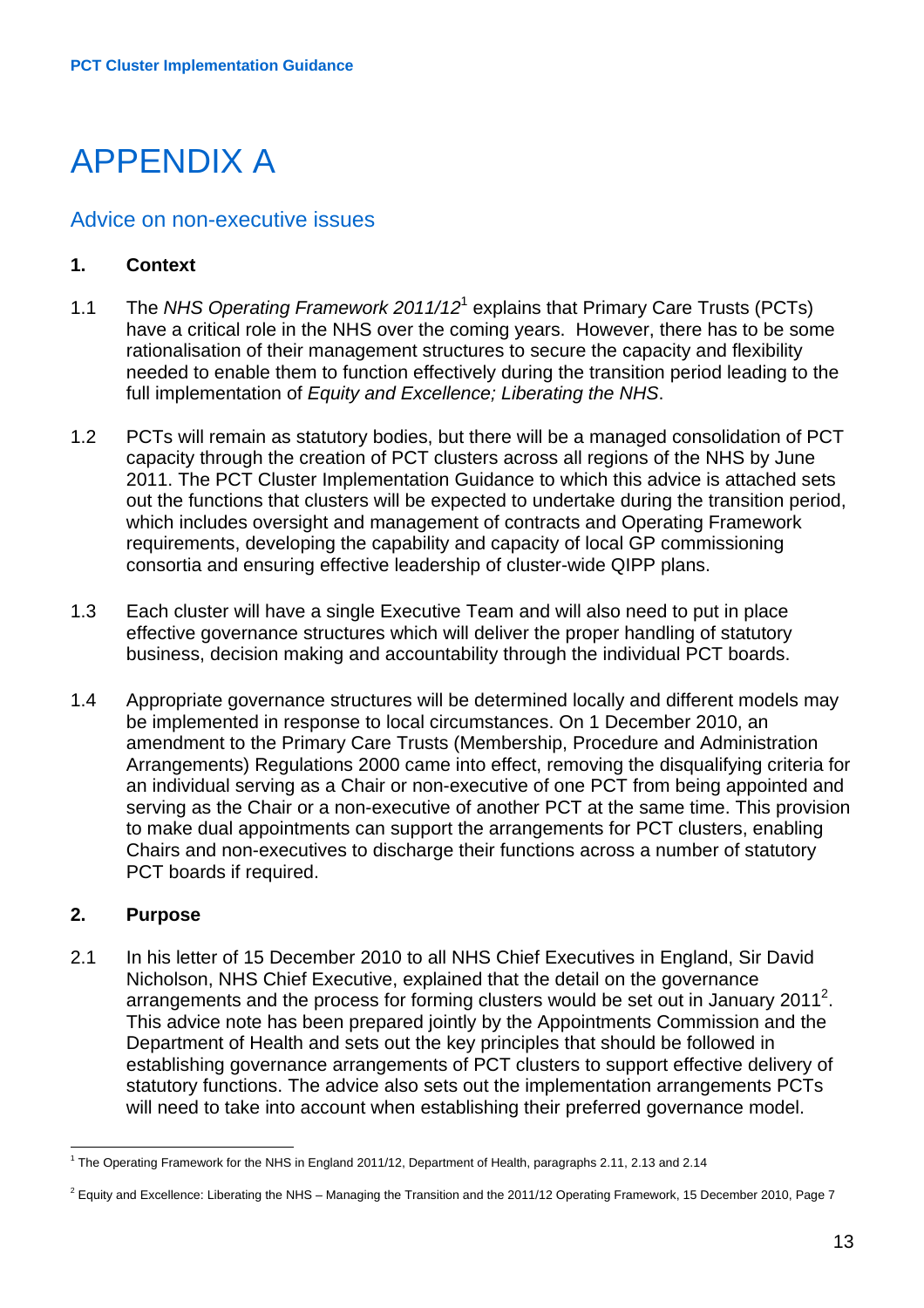- 2.2 PCT boards will need to take the lead in designing appropriate cluster governance structures and this advice should be used by PCT boards to guide their consideration and agreement of such arrangements. SHAs will assess proposals against the principles set out in section 3. Where the Appointments Commission is involved in making decisions about the public appointments affected by any cluster proposal, these principles will guide those decisions.
- 2.3 The advice is not prescriptive about the governance structures that PCTs should put in place and is designed to facilitate the establishment of effective governance models with sufficient flexibility for local organisations to adopt or adapt the model that best meets their local needs. Various models and options are presented for local organisations to consider. Other models may be agreed as long as they comply with the principles set out in section 3.

#### **3. Principles**

- 3.1 Set out below are the principles that should underpin local arrangements for designing a governance model for a PCT cluster board and its implementation.
- 3.2 In agreeing the governance model for the PCT cluster, local organisations will be expected to demonstrate how these principles have been met.

#### 3.3 **Governance principles**

**Comply with statute -** PCTs will continue as separate statutory entities with no statutory mergers of PCTs. As a result, the governance arrangements for PCT clusters must enable PCT boards to continue to comply with their statutory requirements. In line with regulations for PCT board membership<sup>[3](#page-17-0)</sup>, each board must continue to have in post a non-executive Chair and a minimum of five and not more than seven non-executives. Following an amendment to the regulations, Chairs and non-executive directors can now be shared across PCT boards. Each PCT board will also need to continue to include members with a suitable range of experience and skills for that PCT, as would usually be the case. PCT boards will need to continue to publish a separate annual report and set of accounts.

PCT Care Trust and PCT Care Trust Plus boards are subject to additional statutory requirements which must continue to be met as part of a cluster arrangement. A PCT Care Trust or PCT Care Trust Plus board must continue to contain at least one nonexecutive nominated from each relevant local authority. In addition, the single executive team within a cluster where there is one or more Care Trust must contain an individual who has experience of the health-related functions of the local authority or authorities covered by the Care Trust.

**Operational context -** Whatever governance structure PCT clusters put in place, it is critical that it enables the effective and efficient discharge of the specific functions and responsibilities of both the cluster board and of the individual PCTs (including their legal requirements) that are set out in the PCT Cluster Implementation Guidance, without

<span id="page-17-0"></span> <sup>3</sup> Primary Care Trusts (Membership, Procedure and Administration Arrangements) Regulations 2000 (SI 2000/89)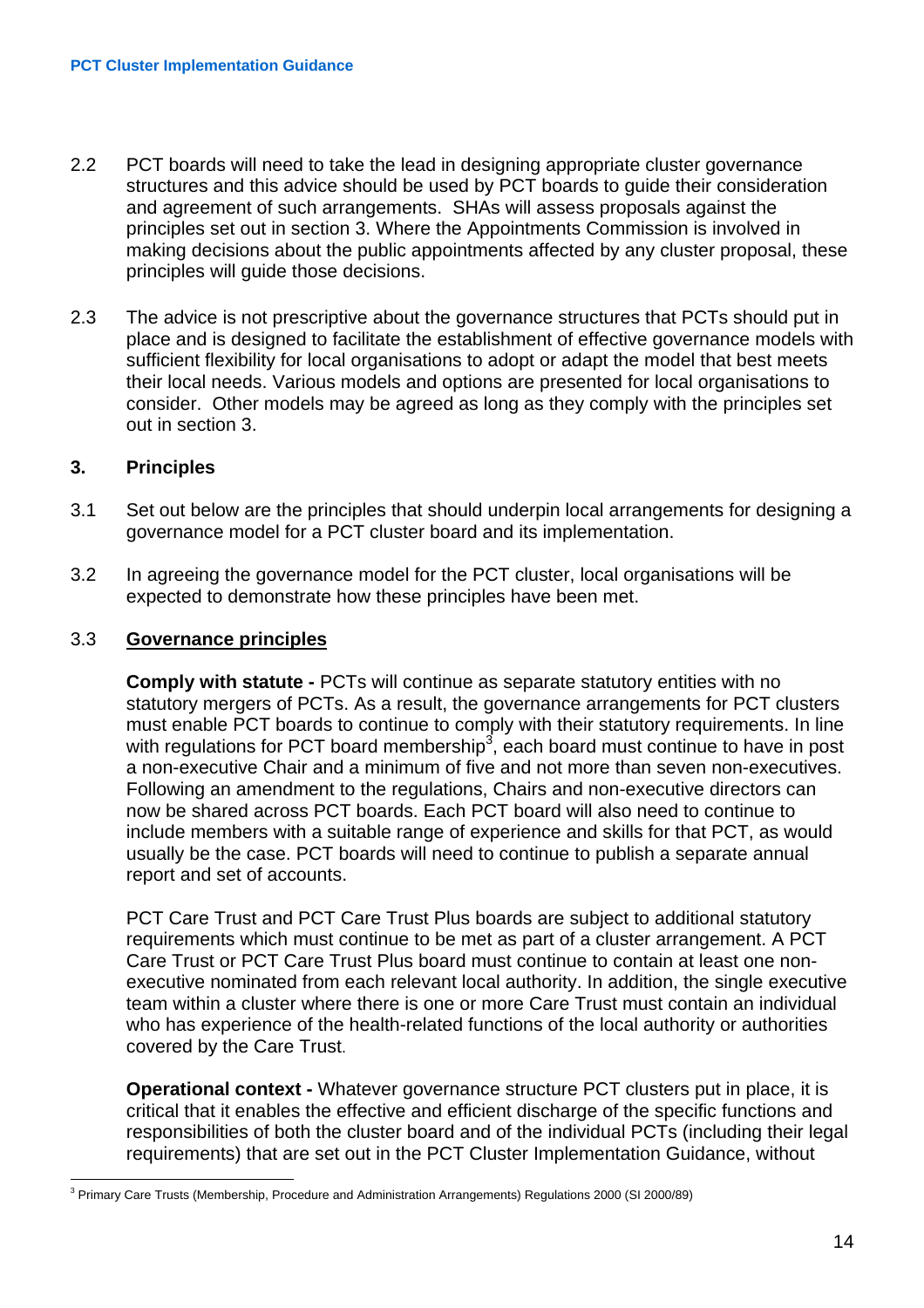placing disproportionate demands on the single executive team. Governance arrangements will also need to be appropriately aligned with the requirements set out in the HR Framework for managing the transition.

**Supports the executive team -** Consideration should be given to the potential impact that the governance arrangements being considered will have on the single executive team that will be required to manage the arrangements, particularly around the demands they will place on the executive team in terms of the complexity of the management task and the workload that will be involved.

#### 3.4 **Design principles**

**Effective** – the arrangements should demonstrate that boards can continue to provide effective strategic leadership, independent scrutiny, constructive challenge and transparency in decision-making. The constituent PCT boards will remain as statutory bodies and appropriate consideration will need to be given and arrangements made to enable them to continue to exercise these and the specific responsibilities set out in the PCT Cluster Implementation Guidance, either through the cluster board or by meeting separately.

**Proportional and cost-effective –** the approach should be simple, avoid unnecessary bureaucracy and support the Department of Health's target to reduce management expenditure, while at the same time ensuring that it provides the necessary stability and resilience needed to sustain the arrangements effectively until April 2013.

**Locally determined –** the design of the governance arrangements should meet the local need and situation and have the support of stakeholders, such as GP consortia and local authorities.

#### 3.5 **Implementation principles**

**Clear decision-making** – where possible local boards should agree the arrangements and the roles board members will take to sustain good governance and an appropriate mix of skills and experience. If possible, governance arrangements should be agreed before or at least at the same time as establishing the single executive team. The relevant Appointments Commissioner will need to agree the NED Board structure if changes to statutory appointments are envisaged.

**Timely** – The approach should facilitate and be responsive to the timescales set out in the *NHS Operating Framework* for the creation of PCT clusters by June 2011 and should minimise the level of disruption involved with implementing the arrangements to limit potential distraction and diversion from PCT / cluster board core functions.

**Fair and transparent** – Chair and non-executive appointments to the statutory PCT boards will continue to be the responsibility of the Appointments Commission and will need to be underpinned by a fair and transparent process that can command public confidence, whilst meeting the needs of the locality.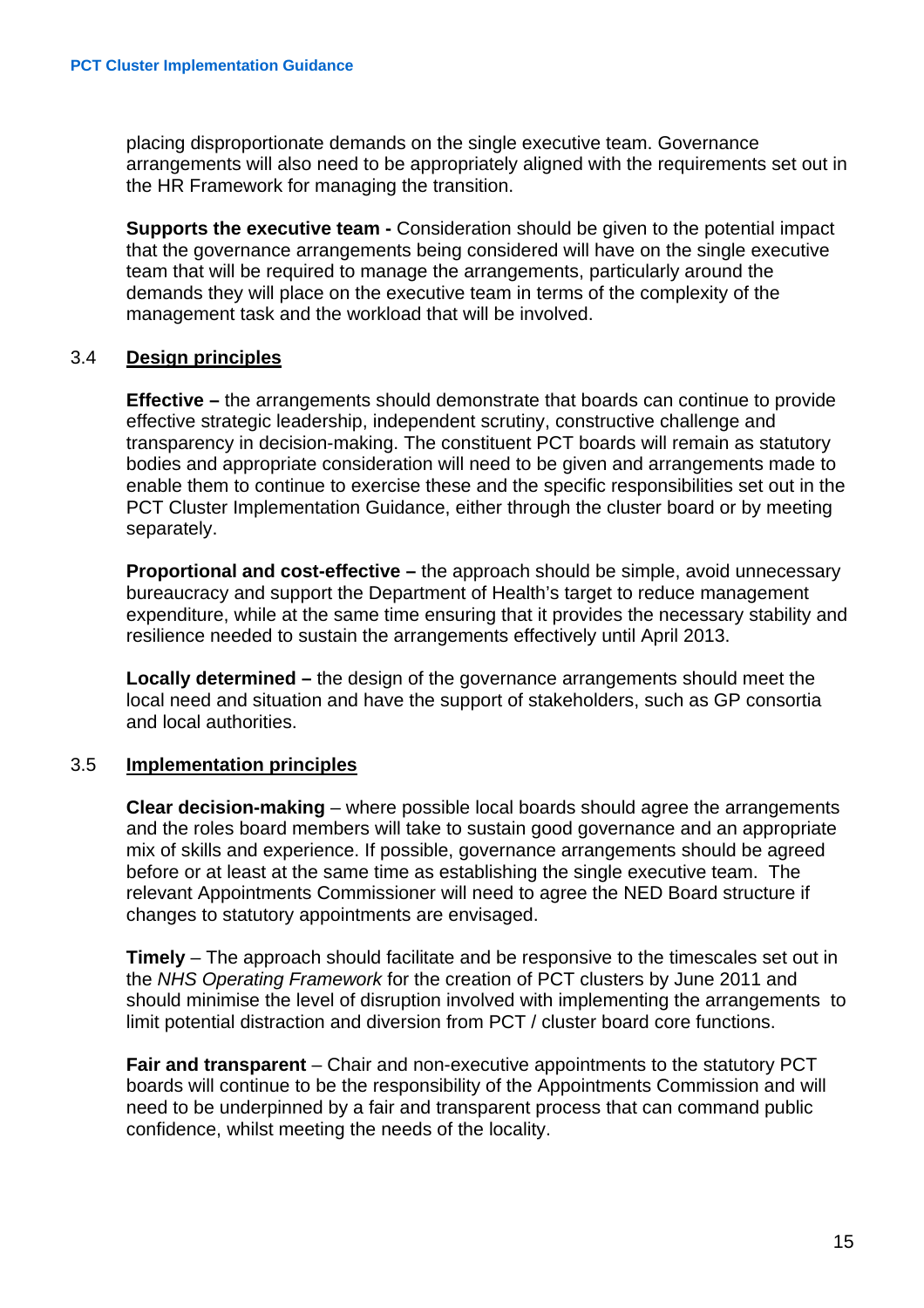#### **4. PCT cluster governance options**

- 4.1 The exact configuration of PCT clusters will vary depending on local situations. A model that works well in one area may not work in another. There are a number of local factors that should be taken into account to inform the design of the cluster governance arrangements. These include:
	- the size of the cluster
	- the number of constituent PCTs involved
	- geographic and demographic issues
	- relationships with and input from GP commissioning consortia
	- relationships with local authorities
	- current arrangements that are working well within and between local bodies
- 4.2 With this in mind, there are a number of potential governance models, or variations thereof, that localities may wish to consider. Some example models are set out below. The number of PCT boards in each option is for illustrative purposes only and could be varied depending on local circumstances.

#### *Model 1*

#### Design

4.3 A PCT cluster board is populated with a Chair from one of the constituent boards and 'cluster' non-executive director(s) nominated by each PCT. Each PCT would delegate relevant functions to the cluster board. The number of cluster non-executives from each PCT can vary according to local circumstances.

#### Diagram



#### Operational issues

4.4 It will be important that robust Schemes of Delegation are in place that set out what functions the cluster board will carry out on behalf of its constituent PCTs and what functions will be retained by the PCTs. The role of the non-executives that do not meet on the cluster board would need to be established and could include liaison with local stakeholders or supporting the development of GP consortia. There would also need to be an open and transparent process for identifying an individual to act as the cluster board Chair.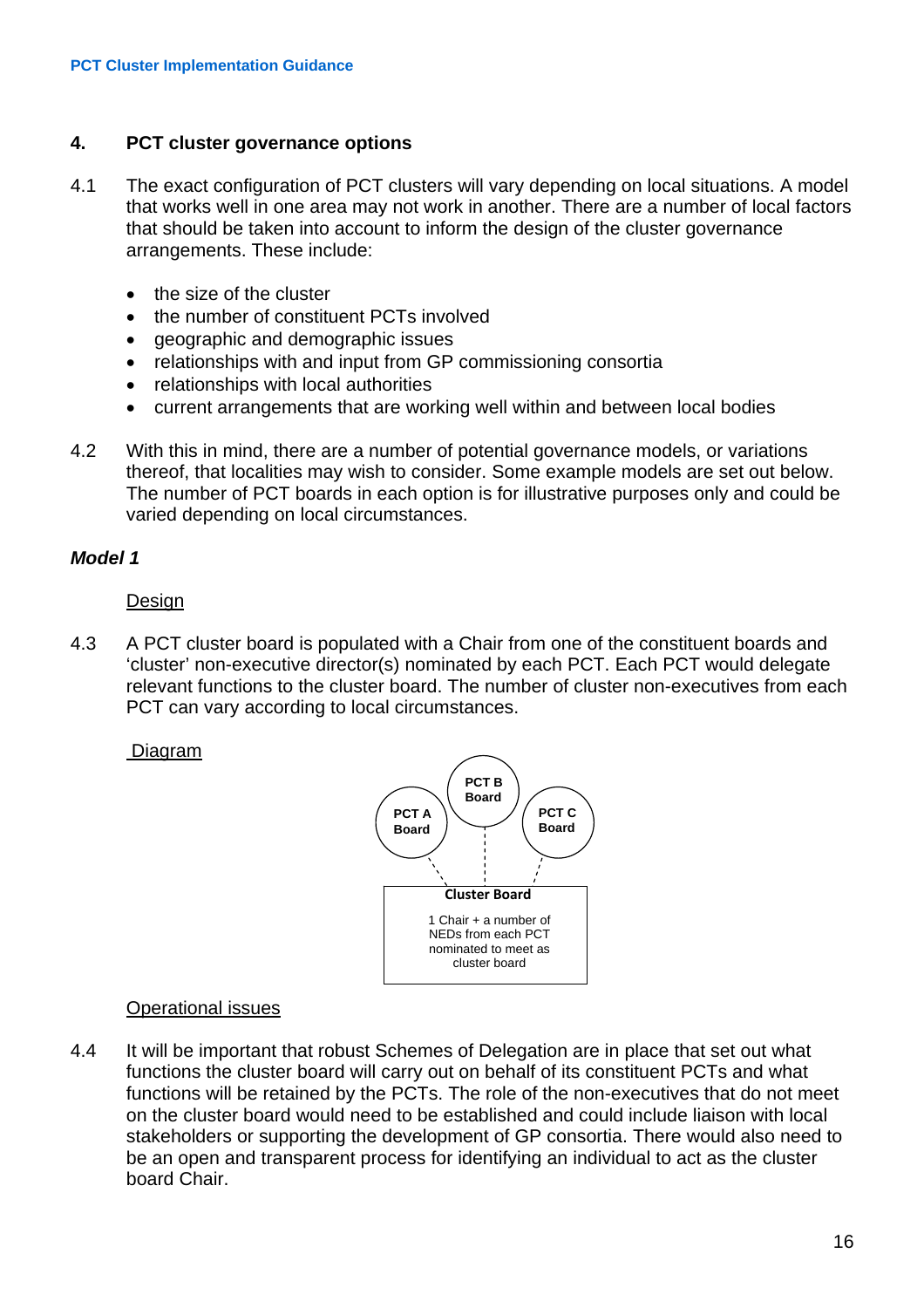#### Potential advantages

- Retains a distinct local non-executive focus on the cluster board.
- Promotes retention of existing non-executives, their experience and expertise at a time when strong leadership, independent scrutiny and continuity of local knowledge will be important.
- This nomination-based model would require minimal resources to establish and would limit the level of upheaval as it would not be necessary to seek resignations or terminate appointments of office holders. However, once the cluster is operational, there may be a higher workload for the executive team in servicing the PCT boards depending upon the meeting cycle agreed.

#### Risks/impact assessment

- Could present a barrier to swift and effective unitary board decision-making.
- The Chairs and non-executives that do not serve on the cluster board would continue to receive full remuneration although the required time commitment involved may be reduced depending upon the other duties they undertake.
- The PCT boards involved would need to work together effectively to support effective action by the single executive team.
- The cluster board could be difficult to manage due to a potentially large number of non-executives and their locality focus, depending on the number of PCTs involved and non-executives nominated from each board.

#### *Model 2*

**Design** 

4.5 A single Chair and set of non-executives meet with the single executive team on the cluster board to discharge the respective statutory functions of the constituent PCT boards. All of the PCT boards involved in the cluster would have an identical Chair and non-executive team, with the same individuals being appointed to all of the PCT boards.

#### Diagram

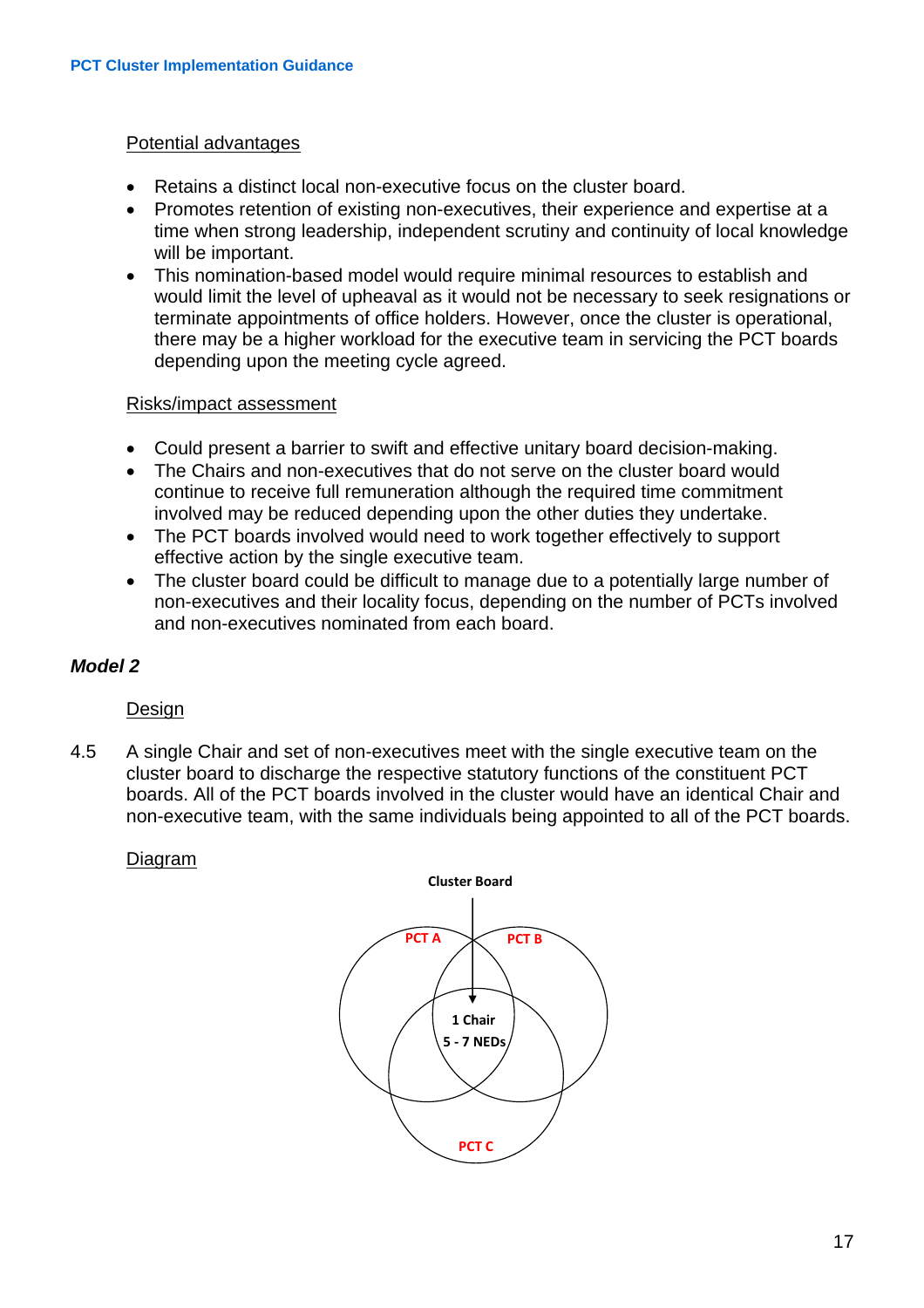#### Operational issues

4.6 While this provides the clearest unitary governance structure, it will be important that the cluster board ensures that it continues to meet the obligations of each individual PCT (see section 5.5).

#### Potential advantages

- Symmetry with single executive team arrangements and would minimise the complexity of the management task and executive workload.
- Supports a unitary approach to the cluster board that would promote swift and effective decision-making.
- Cluster board size makes it easily manageable.
- Supports the objective of reducing PCT management costs.
- Clear lines of accountability.

#### Risks/impact assessment

- Loss of a large number of non-executives, their experience and expertise at a time when strong leadership, independent scrutiny and continuity of local knowledge will be important.
- Potential impact on diversity levels, particularly women and BME.
- Loss of links with localities.
- While the initial workload involved in setting up this model could be high, for example conducting ring-fenced competitions and resignations or a termination process for NEDs not appointed, there could be a resource pay-off down the line, reducing the executive workload in comparison with the other models due to the clear and unitary nature of the cluster board.

#### *Model 3*

#### Design

4.7 A single individual chairs the cluster board and is appointed to all the constituent PCT boards, but the non-executive team is comprised both of a person or persons appointed to all constituent PCT boards, described in the diagram below as 'shared NEDs' and a person or persons appointed specifically to an individual PCT ('locality NEDs'). The number of shared and locality non-executives can vary according to local circumstances, but the requirements for a minimum of five and maximum of seven nonexecutives to be appointed to each PCT board must be met.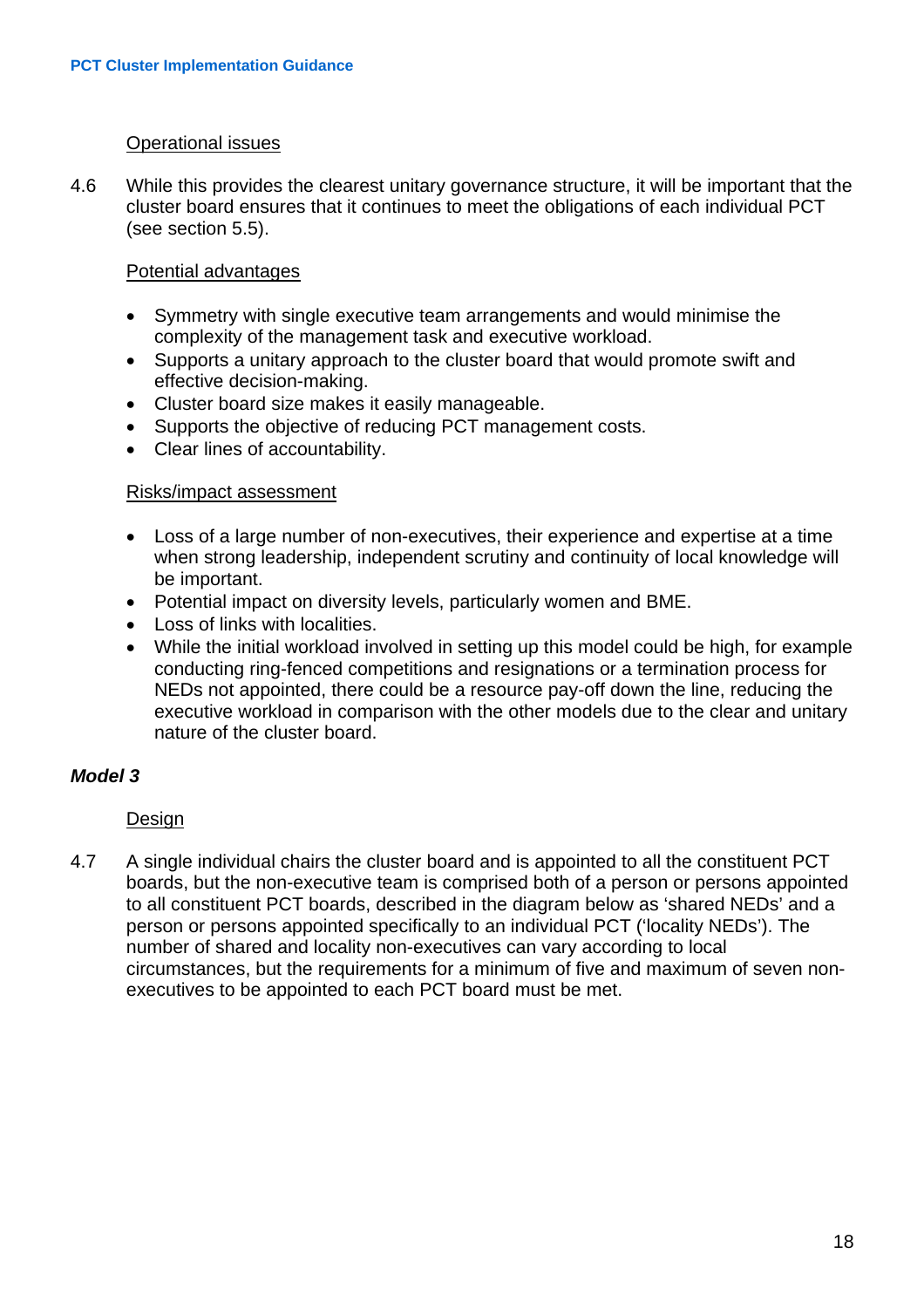#### Diagram



#### Operational issues

4.8 This model would enable flexibility around how the PCT boards operate within the cluster, providing scope for the retention of some PCT level focus. There could also be flexibility around the way in which Audit Committee arrangements operate. Each constituent PCT could have its own Audit Chair serving as one of the locality nonexecutives, or alternatively, one Audit Chair could be appointed to all the constituent PCTs.

#### Potential advantages

- Retains a distinct local non-executive focus on the cluster board.
- Provides flexibility in terms of the overall size and composition of the cluster board.
- Promotes retention of existing non-executive skills and experience.
- Provides the flexibility to appoint a separate Audit Chair for each constituent PCT board which could be beneficial when completing separate audit accounts for each constituent PCT board.

#### Risks/impact assessment

• Depending on the configuration of locality and shared non-executives, the model could lead to a large number of locality-based non-executives being appointed which could increase the complexity of the management task and present a barrier to swift and effective unitary decision-making.

#### *Model 4*

#### Design

4.9 PCT boards form into a cluster arrangement but continue to operate with their own Chair and non-executive team, but share a single executive team. Individual PCT boards would work together to identify and agree the common issues for all boards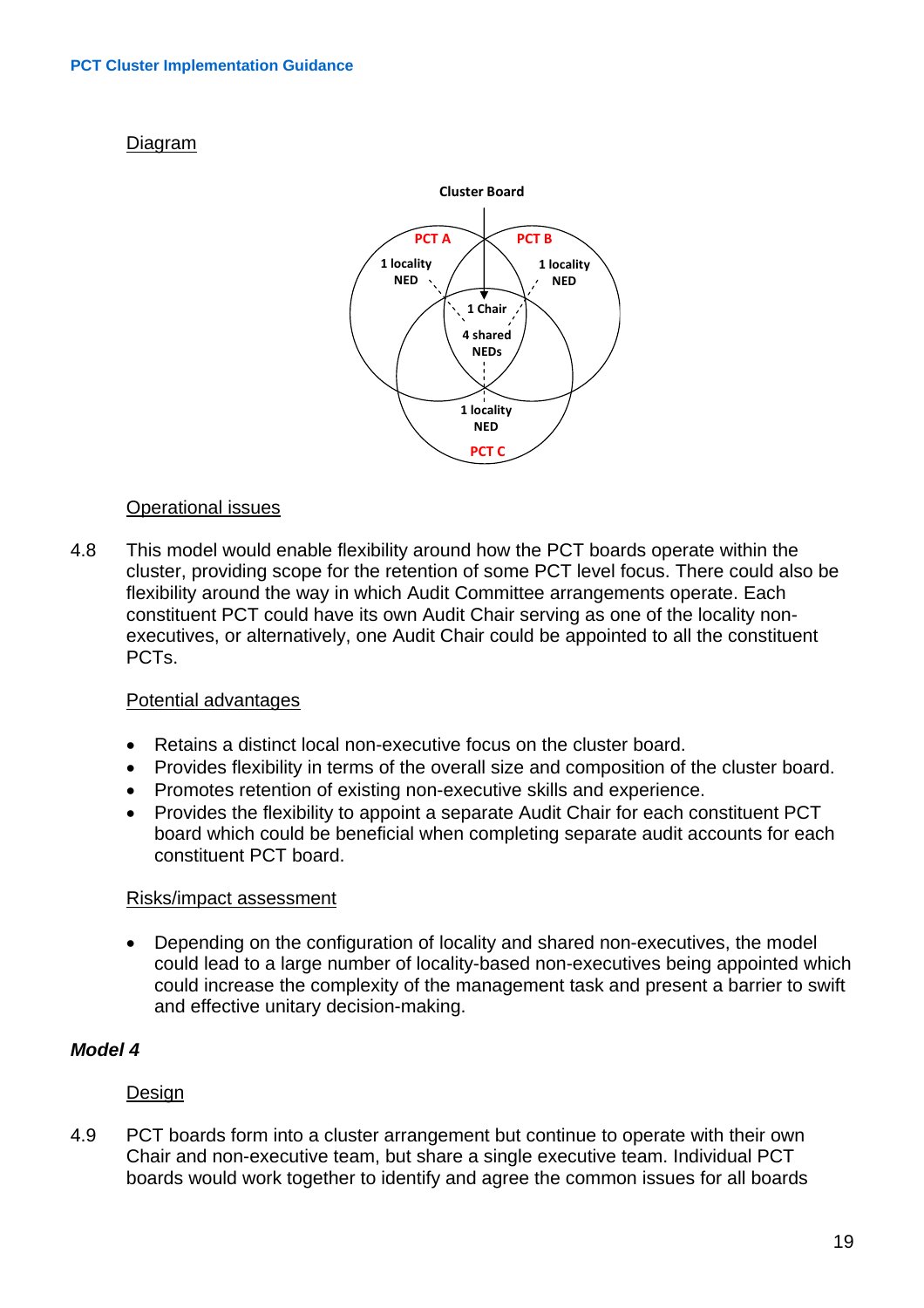within the cluster and what are individual PCT issues. Each constituent PCT board holds the single executive team to account for its individual as well as the cluster issues.

#### Diagram



#### Operational issues

4.10 It will be important that individual PCT Chairs work together closely to agree common issues. It will be important that the boards co-operate effectively in making the arrangements work and in developing practical measures to facilitate the smooth operation of the cluster arrangement such as holding all board meetings on the same day, adopting the same or a similar governance committee structures within constituent PCTs and establishing clear processes that can be used to resolve situations where individual PCT boards take different decisions on cluster issues.

#### Potential advantages

- Retains a strong and distinct local non-executive focus.
- Retention of Chair and non-executive skills and experience at a time when strong leadership, independent scrutiny and continuity of local knowledge will be important.
- No appointment or termination issues for Chairs and non-executives. Should Chairs or non-executives leave, dual appointments could be considered.
- Flexibility to develop into Model 1.

#### Risks/impact assessment

- Potential to generate significant workload for the single executive team and a complex management task as the executive team would need to attend and service separate board meetings for each PCT.
- Could present a barrier to swift and effective decision-making within the cluster, particularly if disagreement arises between two or more PCT boards about clusterwide issues.
- The PCT boards involved would need to work together effectively to support effective action by the single executive team.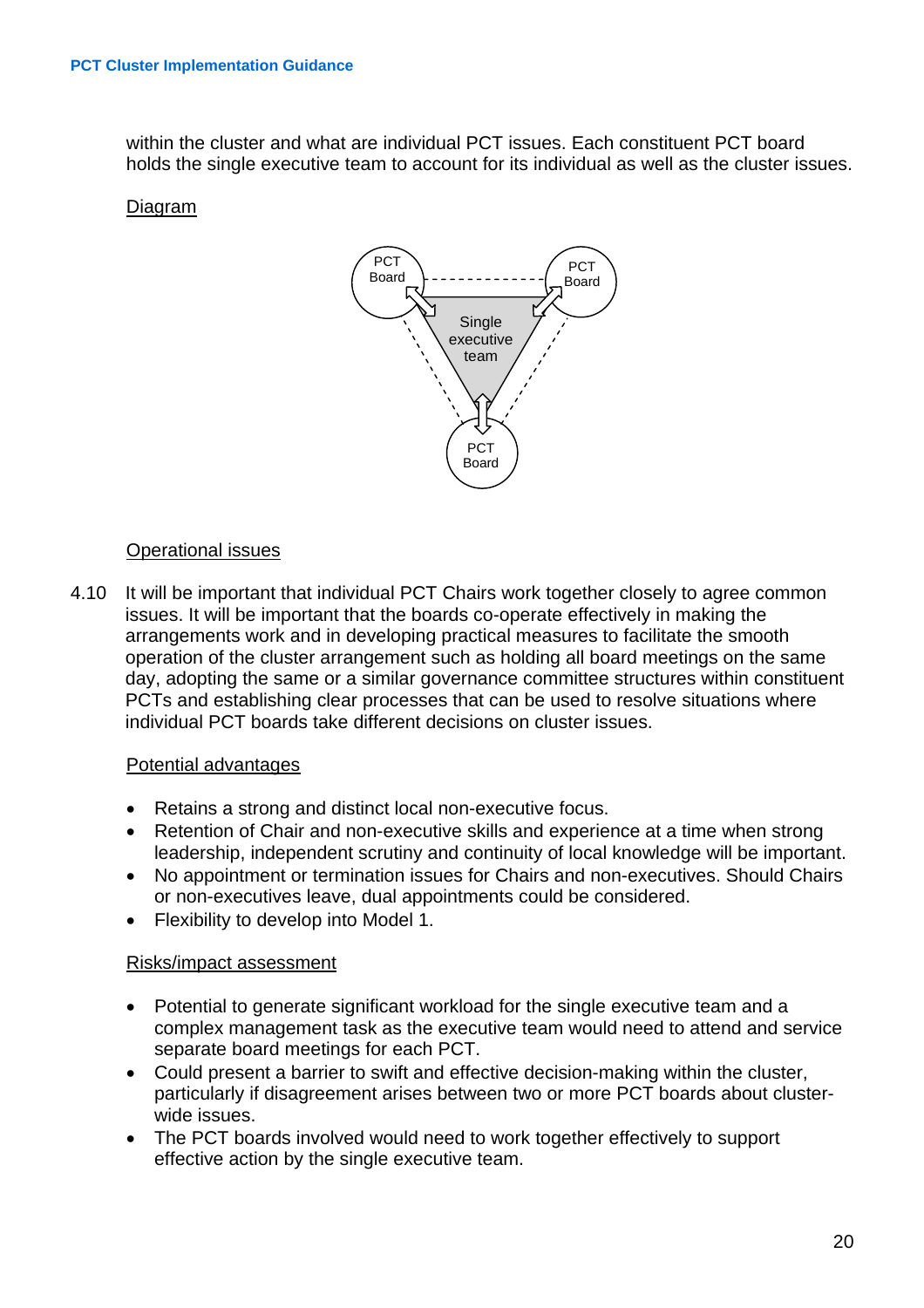#### **5. Implementation arrangements**

#### *Managing the transition*

- 5.1 The NHS has benefited enormously from the contribution made by independent Chairs and non-executive directors and their skills and expertise will be of particular value in ensuring the continuation of robust independent scrutiny and providing constructive support to cluster executive teams. For example, the existing non-executive knowledge of GPs, providers and local authorities in their areas means they are well placed to support the local delivery of QIPP, GP commissioning consortia and supporting the development of relationships with GPs and local authorities. It will be important that Chairs and non-executives are engaged in the design and implementation of clusters and that their contribution and dedication to securing a successful transition to the new arrangements is recognised, respected and valued.
- 5.2 All cluster boards should have a Chair and non-executive team with the right mix of skills, experience and competencies. These should be reflected in clear criteria and due process should be followed to populate cluster boards to ensure fairness and transparency. Depending upon the governance model chosen, this could be through either mutual agreement following consultation with Chairs and non-executives and overseen by the relevant Appointments Commissioner, an interview process or a paperbased assessment, taking into account performance in appraisals.
- 5.3 If the model adopted makes this necessary, discussions should take place with those office holders that do not have a continuing role within the adopted governance model to identify whether they can make any other alternative contribution locally or whether their resignation will be required. The Secretary of State for Health has the powers, delegated to the Commission, to terminate an office holder's appointment if it is not conducive to the good management of a trust for that person to continue to hold office. Regulations stipulate that a Chair or non-executive whose appointment has been terminated is disqualified from being appointed to an NHS trust for two years. Therefore, the termination of appointments would be used only as a last resort if mutual agreement cannot be reached.

#### *Accountability arrangements*

5.4 To ensure that there is clarity both for the individuals concerned and the wider public, all Chair and non-executive appointments will continue to be made to the relevant PCTs within a cluster as statutory entities, rather than to the cluster board.

#### *Scheme of delegation, reservation of powers and Standing Orders*

5.5 Non-executives will need to satisfy themselves that clear Schemes of Delegation are in place that set out the functions that the cluster board will exercise on behalf of each constituent PCT and how the Board will perform each of these functions in respect of each PCT, as well as those functions that the constituent PCT boards will discharge independently as distinct statutory bodies and the arrangements that will be put in place to support this. Schemes of Delegation should be underpinned by the respective functions set out for clusters and PCTs in the PCT Cluster Implementation Guidance. For example, individual PCT boards will continue to be responsible for publishing